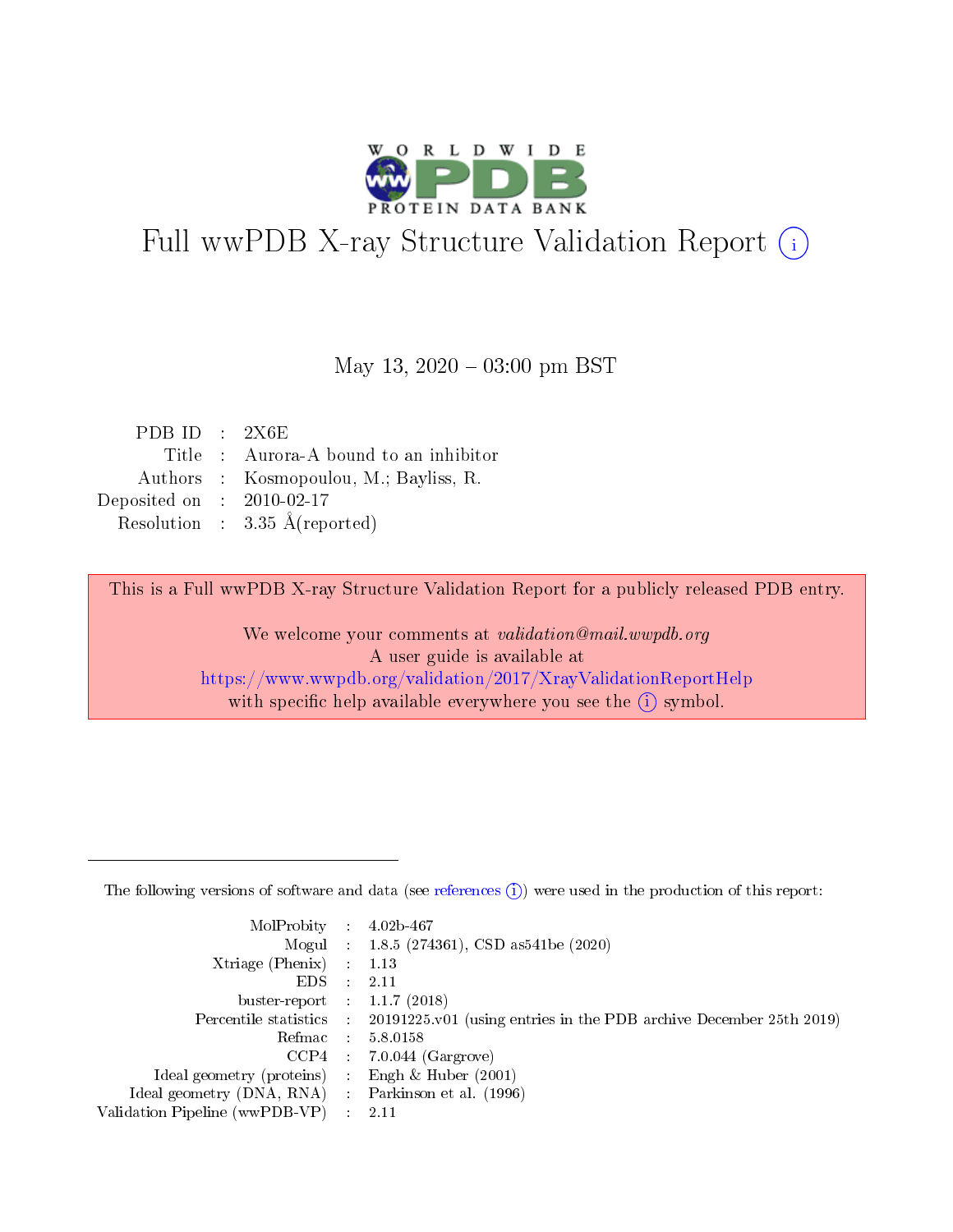# 1 [O](https://www.wwpdb.org/validation/2017/XrayValidationReportHelp#overall_quality)verall quality at a glance  $(i)$

The following experimental techniques were used to determine the structure: X-RAY DIFFRACTION

The reported resolution of this entry is 3.35 Å.

Percentile scores (ranging between 0-100) for global validation metrics of the entry are shown in the following graphic. The table shows the number of entries on which the scores are based.



| Metric                | Whole archive        | <b>Similar resolution</b>                                  |
|-----------------------|----------------------|------------------------------------------------------------|
|                       | $(\#\text{Entries})$ | $(\#\text{Entries}, \text{resolution range}(\text{\AA})\)$ |
| $R_{free}$            | 130704               | $1558(3.42-3.30)$                                          |
| Clashscore            | 141614               | $1627 (3.42 - 3.30)$                                       |
| Ramachandran outliers | 138981               | $1599(3.42-3.30)$                                          |
| Sidechain outliers    | 138945               | $1598(3.42-3.30)$                                          |
| RSRZ outliers         | 127900               | $1507(3.42-3.30)$                                          |

The table below summarises the geometric issues observed across the polymeric chains and their fit to the electron density. The red, orange, yellow and green segments on the lower bar indicate the fraction of residues that contain outliers for  $>=3, 2, 1$  and 0 types of geometric quality criteria respectively. A grey segment represents the fraction of residues that are not modelled. The numeric value for each fraction is indicated below the corresponding segment, with a dot representing fractions  $\epsilon=5\%$  The upper red bar (where present) indicates the fraction of residues that have poor fit to the electron density. The numeric value is given above the bar.

| ${\bf Chain}$ | Length |             | Quality of chain |                 |     |
|---------------|--------|-------------|------------------|-----------------|-----|
|               | 285    | $\%$<br>32% | 44%              | 10 <sub>0</sub> | 13% |
|               |        |             |                  |                 |     |

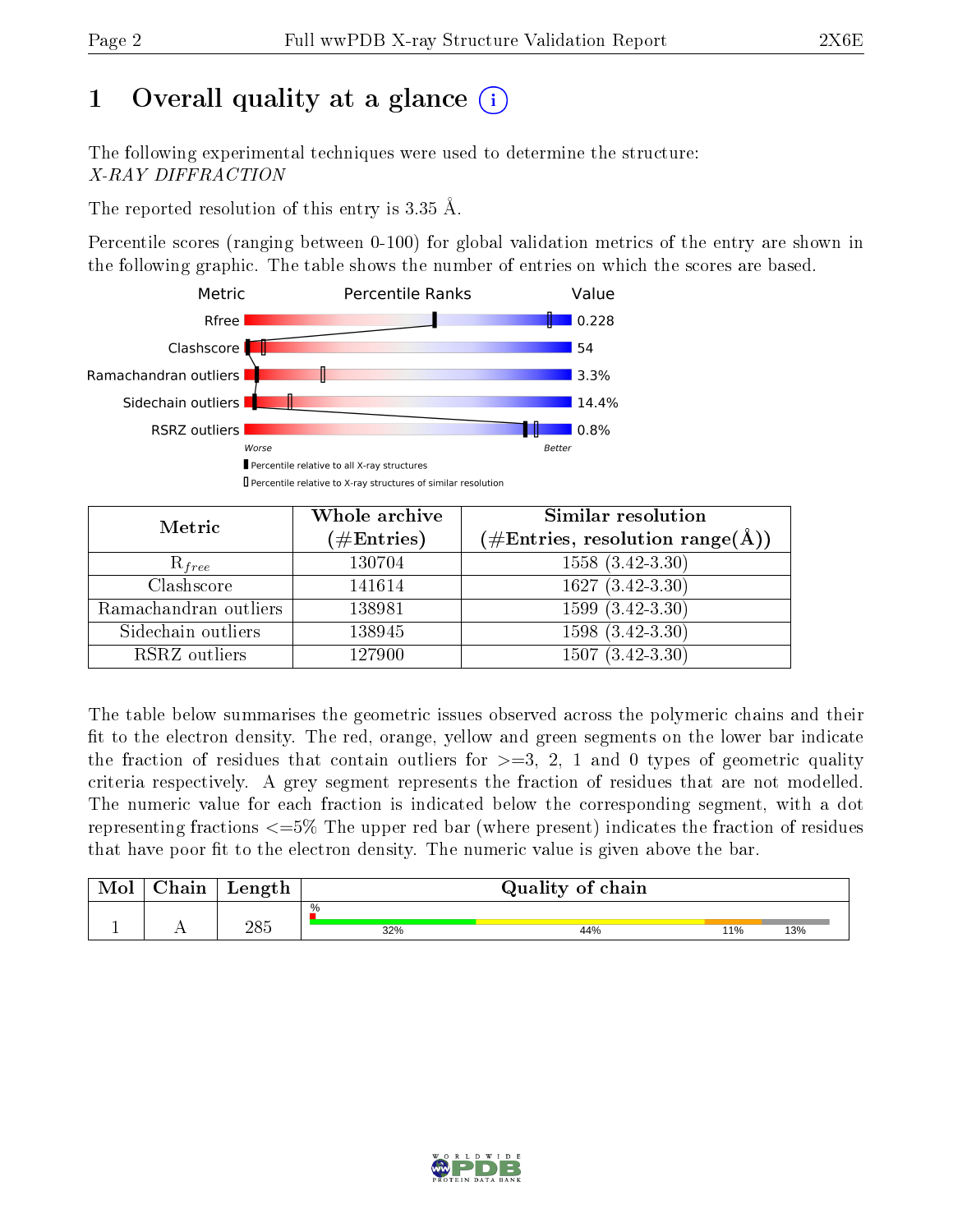# 2 Entry composition (i)

There are 2 unique types of molecules in this entry. The entry contains 2007 atoms, of which 0 are hydrogens and 0 are deuteriums.

In the tables below, the ZeroOcc column contains the number of atoms modelled with zero occupancy, the AltConf column contains the number of residues with at least one atom in alternate conformation and the Trace column contains the number of residues modelled with at most 2 atoms.

Molecule 1 is a protein called SERINE/THREONINE-PROTEIN KINASE 6.

| Mol | Chain | Residues |                      | Atoms |  |         | $\text{ZeroOcc} \mid \text{AltConf} \mid \text{Trace} \mid$ |  |  |
|-----|-------|----------|----------------------|-------|--|---------|-------------------------------------------------------------|--|--|
|     |       | 249      | <b>Total</b><br>1971 | 1277  |  | 334 356 |                                                             |  |  |

There are 3 discrepancies between the modelled and reference sequences:

|     | Chain   Residue   Modelled   Actual |                 | ${\bf Comment}$                       | Reference |
|-----|-------------------------------------|-----------------|---------------------------------------|-----------|
| 119 | GLY                                 | $\sim 10^{-10}$ | expression tag   UNP $\sim$ 014965    |           |
| 120 | ALA                                 |                 | expression tag   UNP $\sim$ 014965    |           |
| 191 | MET                                 |                 | $\pm$ expression tag $\pm$ UNP 014965 |           |

 Molecule 2 is 6-BROMO-7-{4-[(5-METHYLISOXAZOL-3-YL)METHYL]PIPERAZIN-1-YL}-2-[4-(4-METHYLPIPERAZIN-1-YL)PHENYL]-1H-IMIDAZO[4,5-B]PYRIDINE (three-letter code: YM4) (formula:  $C_{26}H_{31}BrN_8O$ ).



| Mol | Chain   Residues | Atoms |    |    | $\rm ZeroOcc \mid AltConf$ |  |  |
|-----|------------------|-------|----|----|----------------------------|--|--|
|     |                  | Fotal | Вr |    |                            |  |  |
|     |                  |       |    | 26 |                            |  |  |

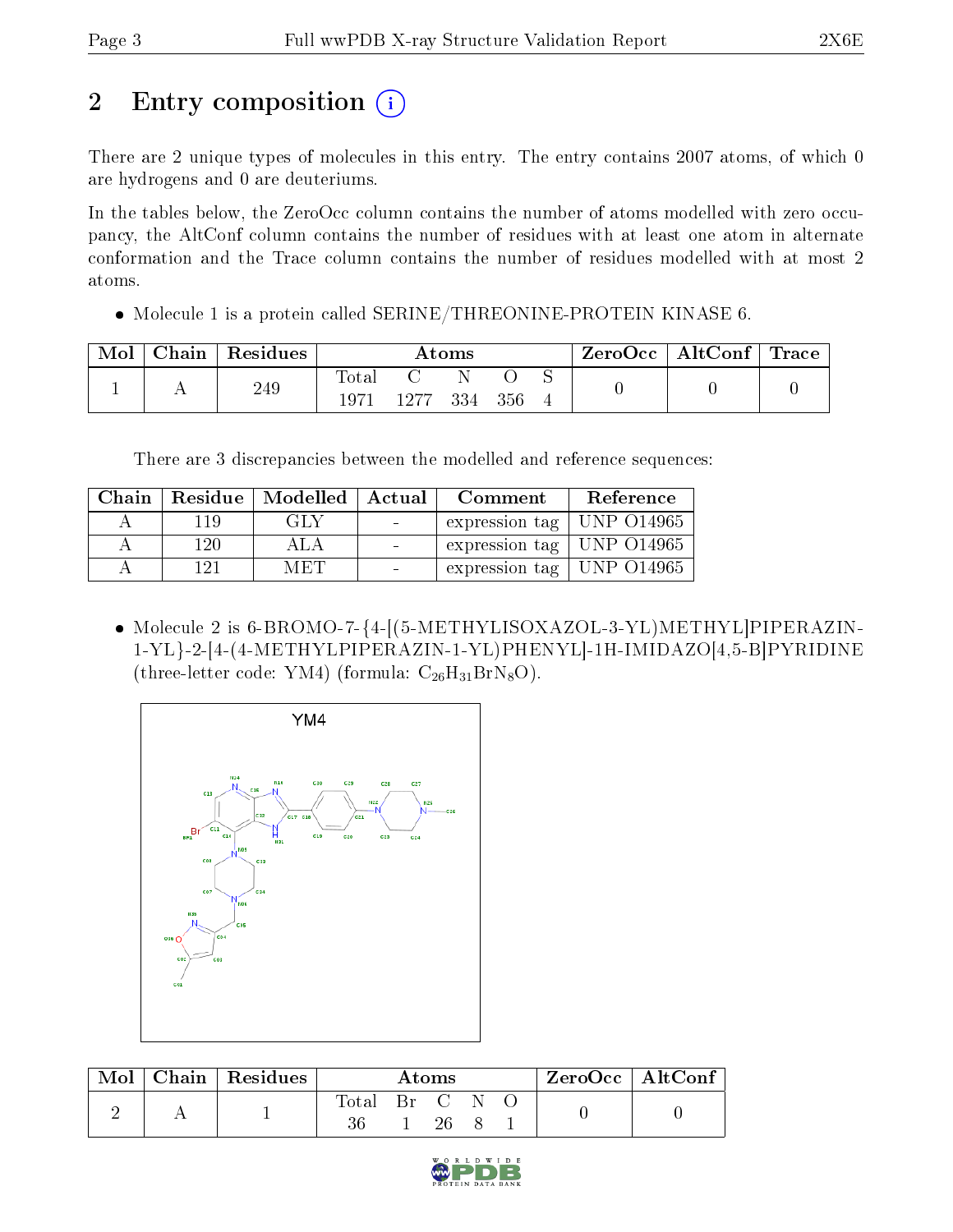## 3 Residue-property plots  $(i)$

These plots are drawn for all protein, RNA and DNA chains in the entry. The first graphic for a chain summarises the proportions of the various outlier classes displayed in the second graphic. The second graphic shows the sequence view annotated by issues in geometry and electron density. Residues are color-coded according to the number of geometric quality criteria for which they contain at least one outlier: green  $= 0$ , yellow  $= 1$ , orange  $= 2$  and red  $= 3$  or more. A red dot above a residue indicates a poor fit to the electron density (RSRZ  $> 2$ ). Stretches of 2 or more consecutive residues without any outlier are shown as a green connector. Residues present in the sample, but not in the model, are shown in grey.



• Molecule 1: SERINE/THREONINE-PROTEIN KINASE 6

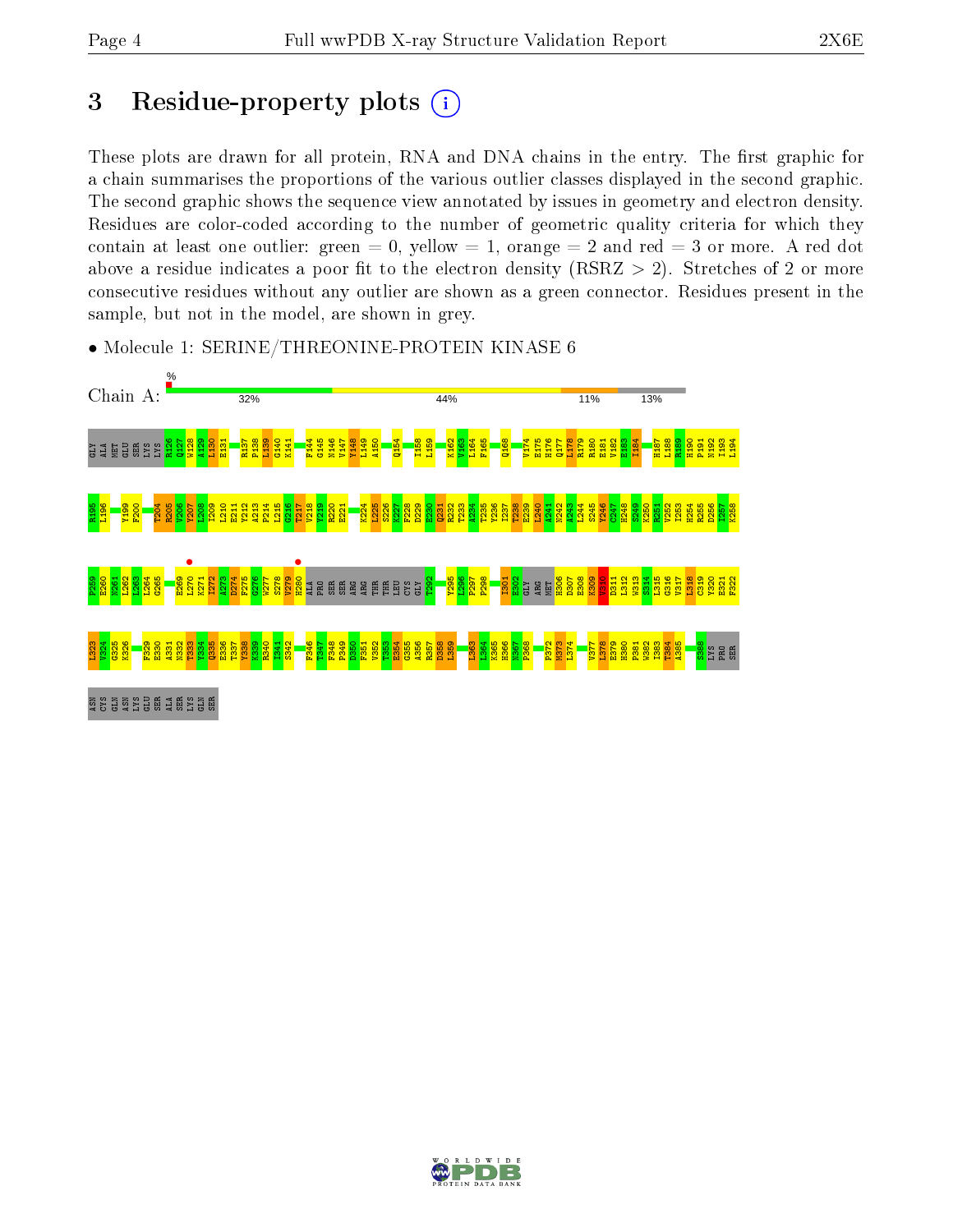# 4 Data and refinement statistics  $(i)$

| Property                                                         | Value                                            | Source     |
|------------------------------------------------------------------|--------------------------------------------------|------------|
| Space group                                                      | P 61 2 2                                         | Depositor  |
| Cell constants                                                   | $83.25\text{\AA}$ $163.31\text{\AA}$<br>83.25Å   | Depositor  |
| a, b, c, $\alpha$ , $\beta$ , $\gamma$                           | $90.00^{\circ}$ $90.00^{\circ}$ $120.00^{\circ}$ |            |
| Resolution $(A)$                                                 | 20.00<br>$-3.35$                                 | Depositor  |
|                                                                  | 72.10<br>$-3.16$                                 | <b>EDS</b> |
| % Data completeness                                              | $\overline{99.1}$ $(20.00-3.35)$                 | Depositor  |
| (in resolution range)                                            | $98.2(72.10-3.16)$                               | <b>EDS</b> |
| $R_{merge}$                                                      | 0.10                                             | Depositor  |
| $\mathrm{R}_{sym}$                                               | (Not available)                                  | Depositor  |
| $\langle I/\sigma(I) \rangle^{-1}$                               | $3.66$ (at $3.19$ Å)                             | Xtriage    |
| Refinement program                                               | PHENIX (PHENIX.REFINE)                           | Depositor  |
| $R, R_{free}$                                                    | 0.227<br>0.299<br>$\mathbf{A}$                   | Depositor  |
|                                                                  | 0.228<br>$0.248$ ,                               | DCC        |
| $\mathcal{R}_{free}$ test set                                    | $282$ reflections $(4.62\%)$                     | wwPDB-VP   |
| Wilson B-factor $(A^2)$                                          | 111.6                                            | Xtriage    |
| Anisotropy                                                       | 0.116                                            | Xtriage    |
| Bulk solvent $k_{sol}(\text{e}/\text{A}^3), B_{sol}(\text{A}^2)$ | $0.36$ , 96.7                                    | <b>EDS</b> |
| L-test for $\mathrm{twinning}^2$                                 | $< L >$ = 0.50, $< L2$ > = 0.33                  | Xtriage    |
| Estimated twinning fraction                                      | No twinning to report.                           | Xtriage    |
| $F_o, F_c$ correlation                                           | 0.91                                             | <b>EDS</b> |
| Total number of atoms                                            | 2007                                             | wwPDB-VP   |
| Average B, all atoms $(A^2)$                                     | 102.0                                            | wwPDB-VP   |

Xtriage's analysis on translational NCS is as follows: The largest off-origin peak in the Patterson function is  $4.70\%$  of the height of the origin peak. No significant pseudotranslation is detected.

<sup>&</sup>lt;sup>2</sup>Theoretical values of  $\langle |L| \rangle$ ,  $\langle L^2 \rangle$  for acentric reflections are 0.5, 0.333 respectively for untwinned datasets, and 0.375, 0.2 for perfectly twinned datasets.



<span id="page-4-1"></span><span id="page-4-0"></span><sup>1</sup> Intensities estimated from amplitudes.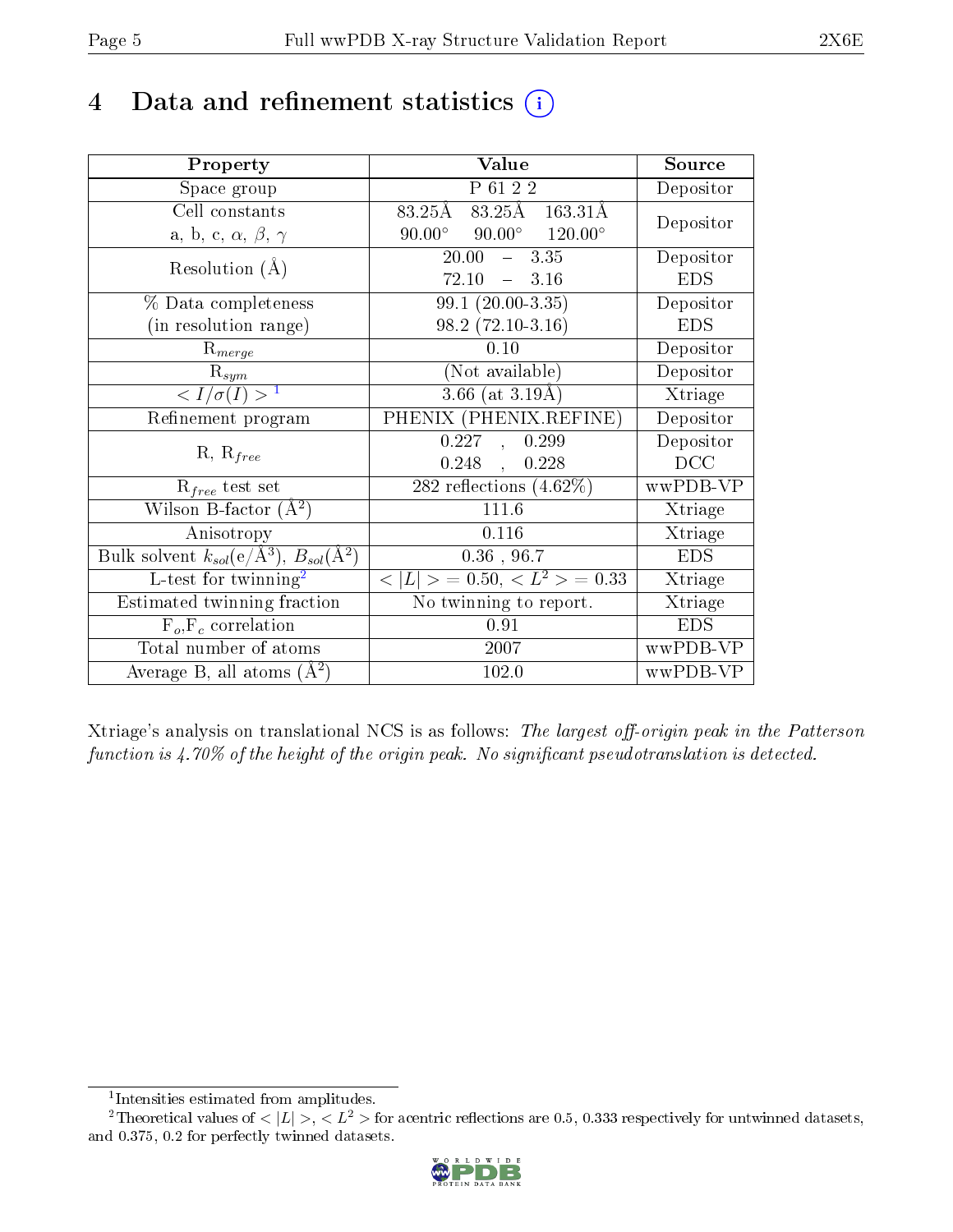# 5 Model quality  $(i)$

### 5.1 Standard geometry  $(i)$

Bond lengths and bond angles in the following residue types are not validated in this section: YM4

The Z score for a bond length (or angle) is the number of standard deviations the observed value is removed from the expected value. A bond length (or angle) with  $|Z| > 5$  is considered an outlier worth inspection. RMSZ is the root-mean-square of all Z scores of the bond lengths (or angles).

| Mol | Chain |      | Bond lengths                            | Bond angles |                   |  |
|-----|-------|------|-----------------------------------------|-------------|-------------------|--|
|     |       |      | RMSZ $\mid \#  Z  > 5 \mid$ RMSZ $\mid$ |             | $\# Z  > 5$       |  |
|     |       | 0.43 | 0/2022                                  | 0.73        | $5/2750$ $(0.2\%$ |  |

There are no bond length outliers.

All (5) bond angle outliers are listed below:

| Mol | Chain | Res | Type | Atoms      |          | Observed $(°)$ | Ideal $(°)$ |
|-----|-------|-----|------|------------|----------|----------------|-------------|
|     |       | 178 | LEU  | $CB-CA-C$  | $-11.93$ | 87.54          | 110.20      |
|     |       | 188 | LEU  | $N$ -CA-CB | $-6.24$  | 97.91          | 110.40      |
|     |       | 373 | MET. | $CB-CA-C$  | 5.62     | 121.64         | 110.40      |
|     |       | 179 | ARG  | N-CA-C     | $-5.32$  | 96.64          | 111.00      |
|     |       | 245 | SER. | $CB-CA-C$  | $-5.05$  | 100.50         | 110 10      |

There are no chirality outliers.

There are no planarity outliers.

### $5.2$  Too-close contacts  $(i)$

In the following table, the Non-H and H(model) columns list the number of non-hydrogen atoms and hydrogen atoms in the chain respectively. The H(added) column lists the number of hydrogen atoms added and optimized by MolProbity. The Clashes column lists the number of clashes within the asymmetric unit, whereas Symm-Clashes lists symmetry related clashes.

| Mol |       |       | Chain   Non-H   H(model)   H(added)   Clashes   Symm-Clashes |
|-----|-------|-------|--------------------------------------------------------------|
|     | 1971  | 1890. |                                                              |
|     |       |       |                                                              |
|     | -2007 |       |                                                              |

The all-atom clashscore is defined as the number of clashes found per 1000 atoms (including hydrogen atoms). The all-atom clashscore for this structure is 54.

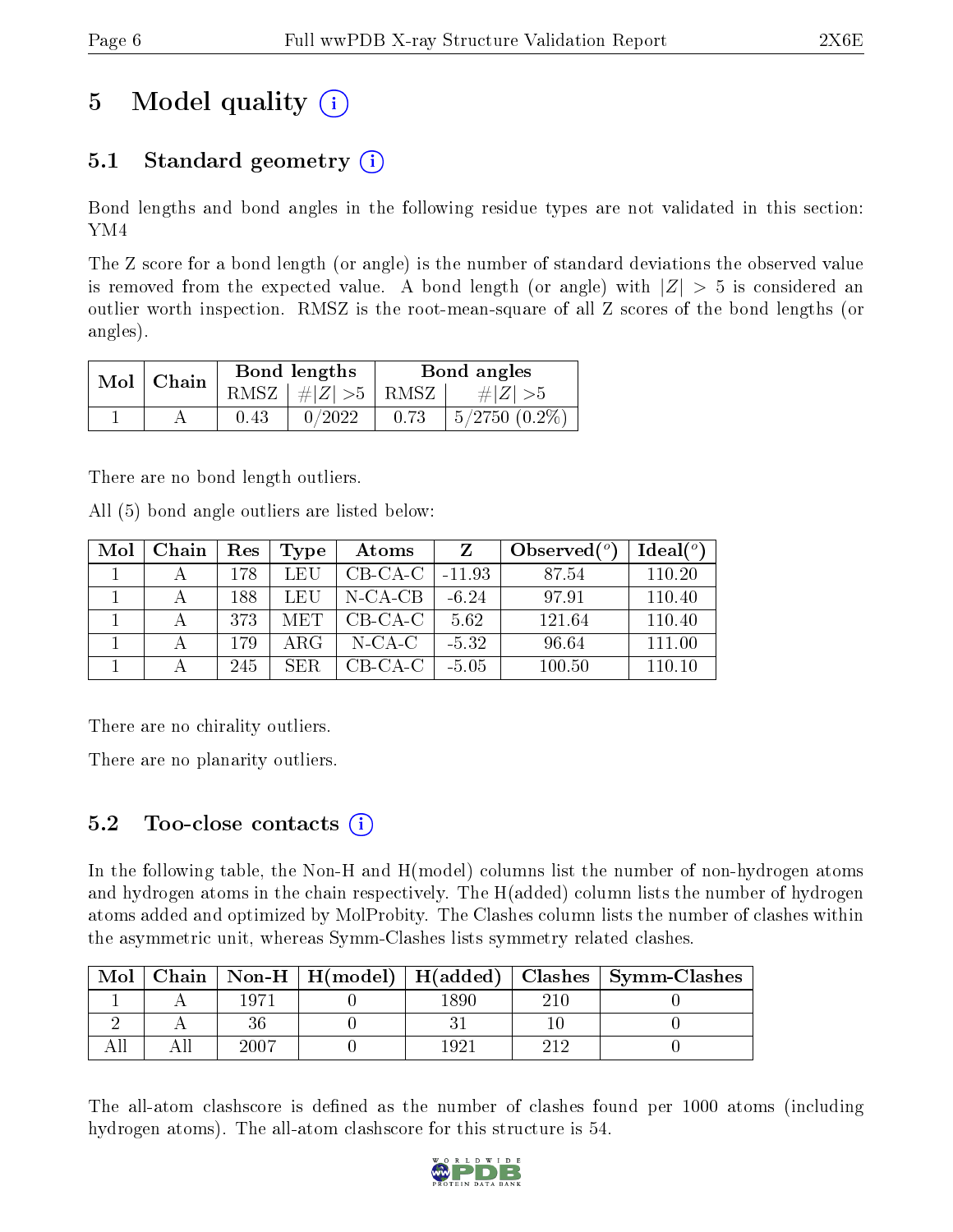|                      |                       | Interatomic       | Clash         |
|----------------------|-----------------------|-------------------|---------------|
| Atom-1               | Atom-2                | distance $(A)$    | overlap $(A)$ |
| 1: A:373:MET:O       | 1: A:377: VAL:HG23    | 1.38              | 1.19          |
| 1: A:298:PRO:HA      | 1: A:301: ILE: HD13   | 1.35              | 1.08          |
| 1: A:279: VAL:HG22   | 1: A:280: HIS:H       | 1.21              | 1.04          |
| 1:A:190:HIS:HD2      | 1:A:192:ASN:H         | 1.07              | 1.03          |
| 1:A:333:THR:HG22     | 1: A: 336: GLU:H      | 1.26              | 0.99          |
| 1: A:307: ASP:O      | 1:A:310:VAL:HG23      | 1.64              | 0.96          |
| 1: A:141:LYS:HA      | 1:A:146:ASN:HB3       | 1.50              | 0.93          |
| 1:A:236:TYR:HD1      | 1: A:270:LEU:HD12     | 1.32              | 0.92          |
| 1:A:237:ILE:HG23     | 1:A:315:LEU:HD11      | 1.54              | 0.89          |
| 1:A:275:PHE:HB3      | 1:A:278:SER:OG        | 1.72              | 0.87          |
| 1:A:231:GLN:NE2      | 1:A:231:GLN:H         | 1.71              | 0.87          |
| 1:A:298:PRO:HA       | 1:A:301:ILE:CD1       | 2.06              | 0.85          |
| 1:A:279:VAL:HG22     | 1:A:280:HIS:N         | 1.94              | 0.80          |
| 1:A:190:HIS:CD2      | 1:A:192:ASN:H         | 1.97              | 0.80          |
| 1:A:145:GLY:HA2      | 1: A: 165: PHE: HE1   | 1.48              | 0.78          |
| 1: A: 366: HIS: O    | 1: A: 368: PRO: HD3   | 1.85              | 0.76          |
| 1: A:190:HIS:CD2     | 1: A:191: PRO:HD2     | 2.20              | 0.76          |
| 1: A:236:TYR:CD1     | 1: A:270:LEU:HD12     | 2.20              | 0.76          |
| 1:A:220:ARG:NH2      | 2: A: 1389: YM 4: H20 | $\overline{2.01}$ | 0.75          |
| 1: A:258: LYS:HG3    | 1: A:260: GLU:HG2     | 1.69              | 0.74          |
| 1:A:244:LEU:HB3      | 1: A:248: HIS: HE1    | 1.53              | 0.73          |
| 1:A:233:THR:O        | 1:A:237:ILE:HG12      | 1.87              | 0.73          |
| 1:A:297:PRO:O        | 1:A:301:ILE:HG23      | 1.89              | 0.72          |
| 1: A:373:MET:O       | 1:A:377:VAL:CG2       | 2.29              | 0.72          |
| 1:A:231:GLN:CD       | 1:A:231:GLN:H         | 1.93              | 0.72          |
| 1:A:232:ARG:HG3      | 1: A:236:TYR:HE2      | 1.53              | 0.71          |
| 2:A:1389:YM4:H082    | 2:A:1389:YM4:BR1      | 2.45              | 0.71          |
| 1:A:240:LEU:HD22     | 1:A:244:LEU:HD11      | 1.73              | 0.71          |
| 1:A:255:ARG:HH21     | 1: A:277:TRP:HB3      | 1.56              | 0.70          |
| 1: A:204:THR:HG23    | 1:A:205:ARG:HD3       | 1.73              | 0.70          |
| 1:A:254:HIS:HE1      | 1:A:274:ASP:O         | 1.75              | 0.69          |
| 1: A: 333: THR: HG23 | 1:A:335:GLN:NE2       | 2.08              | 0.69          |
| 1:A:225:LEU:HD11     | 1: A:228:PHE:HE1      | 1.57              | 0.68          |
| 1:A:352:VAL:O        | 1:A:357:ARG:HG3       | 1.92              | 0.68          |
| 1: A:181: GLU:HG3    | 1: A:275:PHE:HB2      | 1.75              | 0.67          |
| 1:A:190:HIS:CG       | 1:A:191:PRO:HD2       | 2.28              | 0.67          |
| 1: A:231: GLN:N      | 1: A:231: GLN:NE2     | 2.42              | 0.67          |
| 1:A:190:HIS:HD2      | 1:A:192:ASN:N         | 1.89              | 0.66          |
| 1:A:374:LEU:O        | 1:A:378:LEU:HD12      | 1.96              | 0.66          |
| 1:A:146:ASN:HA       | 2:A:1389:YM4:O36      | 1.96              | 0.65          |

All (212) close contacts within the same asymmetric unit are listed below, sorted by their clash magnitude.

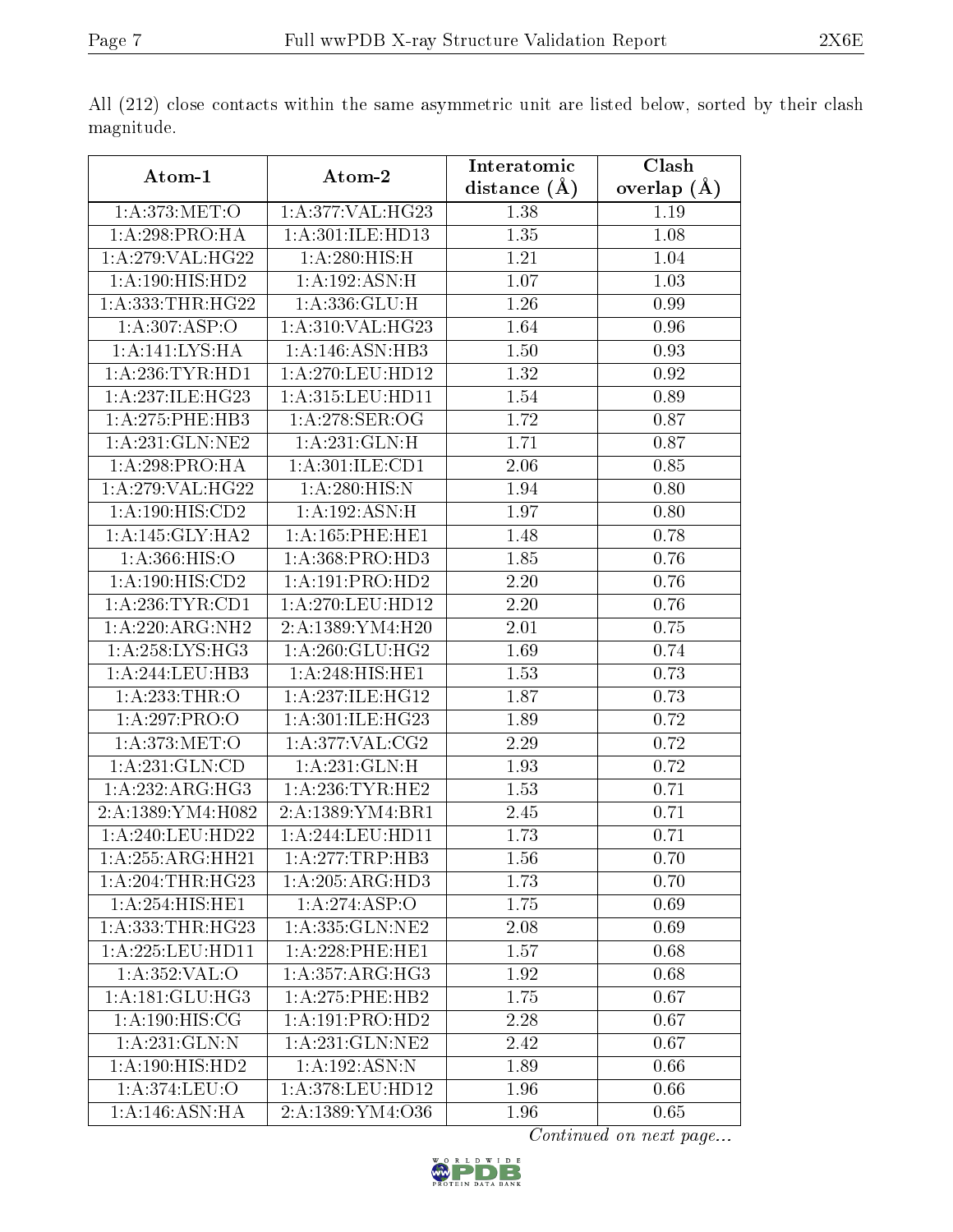| Continual from previous page |                     | Interatomic    | Clash         |  |
|------------------------------|---------------------|----------------|---------------|--|
| Atom-1                       | Atom-2              | distance $(A)$ | overlap $(A)$ |  |
| 1:A:221:GLU:HA               | 1:A:221:GLU:OE2     | 1.95           | 0.65          |  |
| 1:A:306:HIS:HB2              | 1: A:310: VAL:HG22  | 1.79           | 0.64          |  |
| 1:A:248:HIS:HB3              | 1: A:308: GLU: HG2  | 1.78           | 0.64          |  |
| 1:A:254:HIS:CE1              | 1:A:274:ASP:O       | 2.51           | 0.63          |  |
| 1:A:298:PRO:CA               | 1: A:301: ILE: HD13 | 2.23           | 0.62          |  |
| 1:A:218:VAL:HG23             | 1: A:262:LEU:O      | 2.01           | 0.61          |  |
| 1:A:141:LYS:HA               | 1:A:146:ASN:CB      | 2.26           | $0.61\,$      |  |
| 1: A: 355: GLY: HA2          | 1:A:358:ASP:HB3     | 1.81           | 0.60          |  |
| 1:A:137:ARG:HB2              | 1:A:138:PRO:HD2     | 1.83           | 0.60          |  |
| 1:A:164:LEU:O                | 1:A:205:ARG:HB3     | 2.01           | 0.60          |  |
| 1: A:279: VAL: CG2           | 1:A:280:HIS:H       | 1.98           | 0.59          |  |
| $1:A:190:\overline{HIS:HB3}$ | 1:A:193:ILE:CD1     | 2.33           | 0.59          |  |
| 1:A:240:LEU:HD13             | 1:A:315:LEU:HD13    | 1.85           | 0.58          |  |
| 1:A:272:ILE:HD11             | 1:A:275:PHE:CZ      | 2.38           | 0.58          |  |
| 1:A:329:PHE:O                | 1: A: 330: GLU: C   | 2.39           | 0.58          |  |
| 1: A:255:ARG:NH2             | 1: A:277:TRP:CE3    | 2.71           | 0.58          |  |
| 1: A:145: GLY:HA2            | 1:A:165:PHE:CE1     | 2.36           | 0.58          |  |
| 1:A:177:GLN:O                | 1: A:181: GLU:HB2   | 2.05           | 0.57          |  |
| 1:A:331:ALA:HB3              | 1: A: 337: THR: OG1 | 2.04           | 0.57          |  |
| 1: A: 180: ARG: O            | 1: A:184: ILE: HG13 | 2.04           | 0.57          |  |
| 1:A:220:ARG:O                | 1: A:224:LYS:CB     | 2.53           | 0.57          |  |
| 1: A:380: HIS: CG            | 1:A:381:PRO:HD2     | 2.40           | 0.57          |  |
| 1: A: 192: ASN:O             | 1:A:271:LYS:HA      | 2.03           | 0.57          |  |
| 1:A:174:VAL:CC               | 1:A:176:HIS:H       | 2.07           | 0.56          |  |
| 1:A:190:HIS:HB3              | 1:A:193:ILE:HG13    | 1.87           | 0.56          |  |
| 1:A:232:ARG:O                | 1: A:236:TYR:HD2    | 1.88           | 0.56          |  |
| 1: A:246:TYR:CD2             | 1: A:246:TYR:C      | 2.79           | 0.56          |  |
| 1:A:238:THR:O                | 1:A:242:ASN:ND2     | 2.39           | 0.56          |  |
| 1:A:177:GLN:NE2              | 1:A:277:TRP:CZ2     | 2.74           | 0.56          |  |
| 1: A:207:TYR:N               | 1: A:207:TYR:CD2    | 2.74           | 0.56          |  |
| 1:A:215:LEU:HD22             | 1: A:265: GLY:O     | 2.06           | 0.56          |  |
| 1:A:262:LEU:HD11             | 1:A:318:LEU:HD11    | 1.88           | 0.56          |  |
| 1:A:232:ARG:HG3              | 1: A:236:TYR:CE2    | 2.38           | 0.56          |  |
| 1:A:332:ASN:N                | 1:A:336:GLU:OE1     | 2.40           | 0.55          |  |
| 1: A: 225: LEU: HD11         | 1:A:228:PHE:CE1     | 2.40           | 0.55          |  |
| 1:A:232:ARG:O                | 1: A:236:TYR:CD2    | 2.60           | 0.55          |  |
| 1:A:229:ASP:OD1              | 1:A:232:ARG:HB3     | 2.06           | 0.55          |  |
| 1:A:359:LEU:HD22             | 1:A:363:LEU:HD23    | 1.89           | 0.55          |  |
| 1: A:190: HIS: CD2           | 1: A: 191: PRO:CD   | 2.89           | 0.55          |  |
| 1: A:254: HIS: CD2           | 1:A:272:ILE:HD13    | 2.40           | 0.55          |  |
| 1: A:217:THR:CG2             | 1:A:220:ARG:HH11    | 2.20           | 0.55          |  |

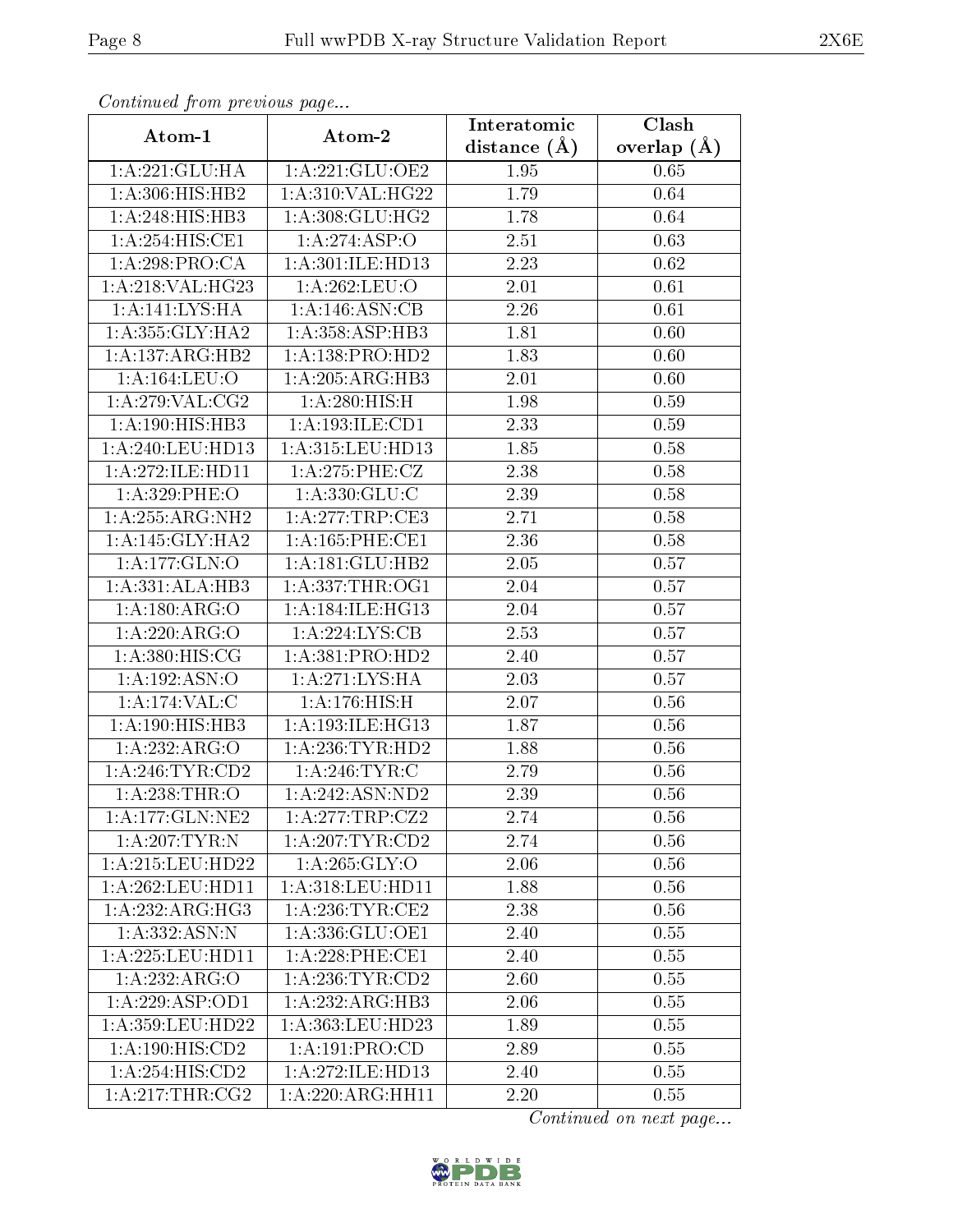| Continuate promotious page          |                       | Interatomic       | $\overline{\text{Clash}}$ |
|-------------------------------------|-----------------------|-------------------|---------------------------|
| Atom-1                              | Atom-2                | distance $(A)$    | overlap $(A)$             |
| 1: A:235:THR:O                      | 1:A:239:GLU:HG3       | $2.07\,$          | 0.54                      |
| 1:A:174:VAL:CC                      | 1: A:176: HIS:N       | 2.60              | 0.54                      |
| 1: A: 159: LEU: HD12                | 1:A:159:LEU:O         | 2.07              | 0.54                      |
| 1:A:174:VAL:HA                      | 1:A:176:HIS:CE1       | 2.42              | 0.54                      |
| 1: A: 338: TYR: O                   | 1: A: 338: TYR: HD2   | 1.89              | 0.54                      |
| 1:A:220:ARG:CZ                      | 2: A: 1389: YM 4: H20 | 2.37              | 0.54                      |
| 1:A:254:HIS:C                       | 1:A:255:ARG:HG3       | 2.27              | 0.54                      |
| 1:A:244:LEU:HB3                     | 1:A:248:HIS:CE1       | 2.37              | 0.54                      |
| 1: A:250: LYS: HB2                  | 1:A:252:VAL:HG23      | 1.90              | 0.54                      |
| 1: A:154: GLN: NE2                  | 1:A:154:GLN:HA        | 2.24              | 0.53                      |
| 1:A:130:LEU:O                       | 1:A:130:LEU:HD22      | 2.07              | 0.53                      |
| 1:A:254:HIS:CE1                     | 1:A:256:ASP:HB3       | 2.44              | 0.53                      |
| 1:A:130:LEU:HD13                    | 1: A: 130: LEU: C     | 2.28              | 0.52                      |
| 1:A:137:ARG:HH22                    | 2:A:1389:YM4:H231     | 1.75              | 0.52                      |
| 1: A:319: C <sub>YS:SG</sub>        | 1:A:323:LEU:HD11      | 2.49              | 0.52                      |
| 1:A:348:PHE:CD1                     | 1:A:357:ARG:HG2       | 2.45              | 0.52                      |
| 1: A:147: VAL:HG22                  | 1: A: 162: LYS: HA    | 1.90              | 0.52                      |
| 1:A:154:GLN:HE21                    | 1: A:154: GLN: HA     | 1.75              | 0.51                      |
| 1: A:236:TYR:O                      | 1:A:240:LEU:HB2       | 2.10              | 0.51                      |
| 1:A:229:ASP:HB2                     | 1:A:231:GLN:HE22      | 1.74              | 0.51                      |
| 1:A:178:LEU:O                       | 1: A: 178: LEU: HG    | 2.11              | 0.51                      |
| 1:A:139:LEU:HD23                    | 1:A:147:VAL:HG12      | 1.92              | 0.50                      |
| 1:A:307:ASP:OD2                     | 1:A:309:LYS:HB2       | 2.11              | 0.50                      |
| 1: A: 253: ILE: CG2                 | 1: A:308: GLU: HA     | $\overline{2.40}$ | 0.50                      |
| 1: A:214:PRO:HG2                    | 1: A:215: LEU: HD13   | $1.94\,$          | 0.50                      |
| 1: A:217:THR:HG22                   | 1:A:220:ARG:HH11      | 1.76              | 0.50                      |
| 1:A:354:GLU:C                       | 1: A:356:ALA:H        | 2.14              | 0.50                      |
| 2:A:1389:YM4:BR1                    | 2:A:1389:YM4:C08      | 3.12              | 0.50                      |
| 1:A:272:ILE:HD12                    | 1:A:272:ILE:C         | 2.32              | 0.50                      |
| $1: A:319: \overline{\text{CYS:O}}$ | 1:A:322:PHE:HB2       | 2.12              | 0.49                      |
| 1:A:337:THR:O                       | 1: A: 338: TYR: C     | 2.51              | 0.49                      |
| 1: A:351:PHE: C                     | 1: A:351: PHE:CD2     | 2.85              | 0.49                      |
| 1: A:229: ASP:CG                    | 1: A:231: GLN:NE2     | 2.65              | 0.49                      |
| 1:A:321:GLU:HA                      | 1: A:326: LYS:O       | 2.13              | 0.49                      |
| 1:A:228:PHE:CD1                     | 1:A:232:ARG:HD3       | 2.48              | 0.49                      |
| 1:A:159:LEU:HD12                    | 1:A:159:LEU:C         | 2.34              | 0.48                      |
| 1: A:194:LEU:HG                     | 1:A:211:GLU:HB3       | 1.96              | 0.48                      |
| 1: A:309: LYS: HD2                  | 1:A:309:LYS:HA        | 1.64              | 0.48                      |
| 1: A:321: GLU:O                     | 1: A:325: GLY:N       | 2.44              | 0.48                      |
| 1:A:220:ARG:HH22                    | 2: A: 1389: YM 4: H20 | 1.76              | 0.48                      |
| 1:A:174:VAL:H A                     | 1:A:176:HIS:ND1       | 2.28              | 0.48                      |

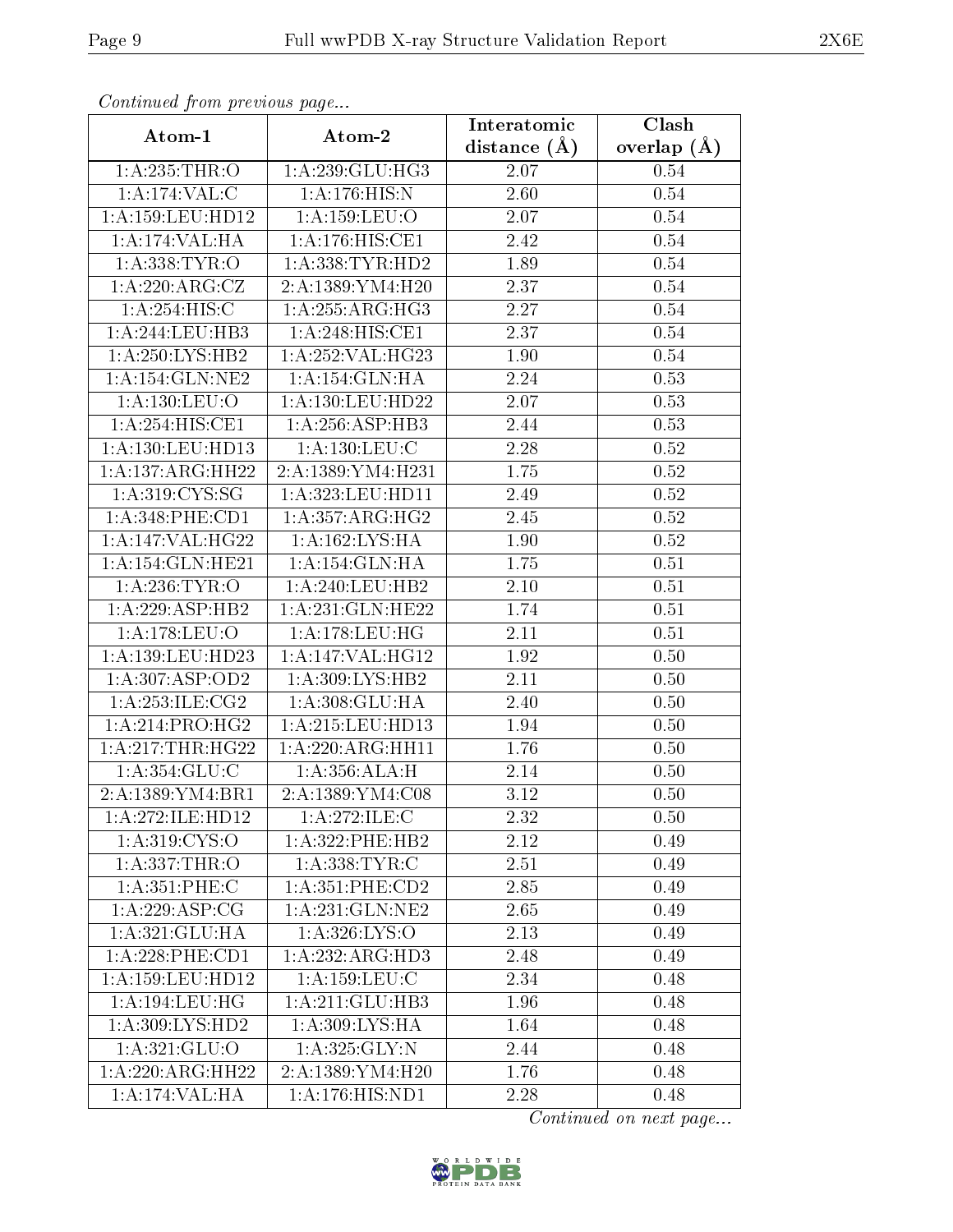| Continued from previous page<br>Atom-1 | Atom-2              | Interatomic    | $\overline{\text{Clash}}$ |  |
|----------------------------------------|---------------------|----------------|---------------------------|--|
|                                        |                     | distance $(A)$ | overlap $(A)$             |  |
| 1:A:190:HIS:HB3                        | 1:A:193:ILE:HD12    | 1.95           | 0.48                      |  |
| 1: A:244:LEU:O                         | 1:A:248:HIS:ND1     | 2.46           | 0.48                      |  |
| 1:A:248:HIS:HD2                        | 1:A:308:GLU:HG3     | 1.79           | 0.48                      |  |
| 1:A:190:HIS:HB3                        | 1: A: 193: ILE: CG1 | 2.44           | 0.48                      |  |
| 1:A:174:VAL:O                          | 1:A:176:HIS:N       | 2.47           | 0.47                      |  |
| 1:A:130:LEU:HD13                       | 1: A: 131: GLU: N   | 2.29           | 0.47                      |  |
| 1:A:365:LYS:HA                         | 1: A: 365: LYS: HD2 | 1.64           | 0.47                      |  |
| 1:A:264:LEU:HA                         | 1: A:269: GLU:O     | 2.14           | 0.47                      |  |
| 1:A:139:LEU:HB3                        | 2:A:1389:YM4:H331   | 1.96           | 0.47                      |  |
| 1: A:307: ASP:O                        | 1: A:310: VAL: CG2  | 2.51           | 0.47                      |  |
| 1: A: 253: ILE: O                      | 1: A:278: SER: HA   | $2.15\,$       | 0.47                      |  |
| 1:A:146:ASN:OD1                        | 1:A:146:ASN:N       | 2.47           | 0.46                      |  |
| 1: A:240:LEU:HD22                      | 1: A:244:LEU:CD1    | 2.43           | 0.46                      |  |
| 1:A:312:LEU:HD22                       | 1:A:312:LEU:H       | 1.81           | 0.46                      |  |
| 1:A:141:LYS:O                          | 1:A:141:LYS:HG3     | 2.16           | 0.46                      |  |
| 1: A:148: TYR: CD1                     | 1:A:148:TYR:N       | 2.83           | 0.46                      |  |
| 1:A:381:PRO:O                          | 1: A:385: ALA: N    | 2.36           | 0.46                      |  |
| 1:A:255:ARG:NH2                        | 1:A:277:TRP:HE3     | 2.13           | 0.46                      |  |
| 1:A:312:LEU:H                          | 1:A:312:LEU:CD2     | 2.29           | 0.46                      |  |
| 1: A:253: ILE: HG21                    | 1:A:308:GLU:HA      | 1.98           | 0.46                      |  |
| 1:A:159:LEU:HB2                        | 1: A:210:LEU:O      | 2.16           | 0.45                      |  |
| 1: A:311: ASP:O                        | 1: A:312: LEU: C    | 2.54           | 0.45                      |  |
| 1:A:182:VAL:CD                         | 1:A:184:ILE:N       | 2.67           | 0.45                      |  |
| 1:A:248:HIS:CD2                        | 1:A:308:GLU:HB3     | 2.52           | 0.45                      |  |
| 1: A:309: LYS:O                        | 1: A:310: VAL:C     | 2.55           | 0.45                      |  |
| 1: A: 355: GLY: CA                     | 1:A:358:ASP:HB3     | 2.46           | 0.45                      |  |
| 1:A:380:HIS:NE2                        | 1: A: 382: TRP: HB3 | 2.32           | 0.45                      |  |
| 1:A:178:LEU:O                          | 1:A:182:VAL:HG23    | 2.16           | 0.45                      |  |
| $1:A:213.\overline{ALA:O}$             | 2:A:1389:YM4:N16    | 2.50           | 0.44                      |  |
| 1:A:309:LYS:HE3                        | 1:A:368:PRO:O       | 2.17           | 0.44                      |  |
| 1:A:380:HIS:CD2                        | 1: A: 382: TRP:H    | 2.36           | 0.44                      |  |
| 1: A:378:LEU:HA                        | 1:A:383:ILE:HG21    | 1.98           | 0.44                      |  |
| 1:A:213:ALA:HB1                        | 1:A:264:LEU:O       | 2.18           | 0.44                      |  |
| 1:A:232:ARG:CG                         | 1: A:236:TYR:HE2    | 2.25           | 0.44                      |  |
| 1:A:149:LEU:HD23                       | 1:A:150:ALA:N       | 2.32           | 0.44                      |  |
| 1:A:159:LEU:HD22                       | 1: A:209: ILE: HG23 | 2.00           | 0.44                      |  |
| 1: A: 159: LEU: HA                     | 1: A: 212: TYR: HB2 | 1.98           | 0.44                      |  |
| 1:A:356:ALA:HB2                        | 1: A: 382: TRP: NE1 | 2.33           | 0.44                      |  |
| 1: A: 338: TYR: O                      | 1:A:342:SER:HB2     | 2.18           | 0.44                      |  |
| 1:A:272:ILE:O                          | 1: A:272: ILE: HG13 | 2.16           | 0.44                      |  |
| 1: A: 138: PRO: HA                     | 1: A:148: TYR: HA   | 2.00           | 0.43                      |  |

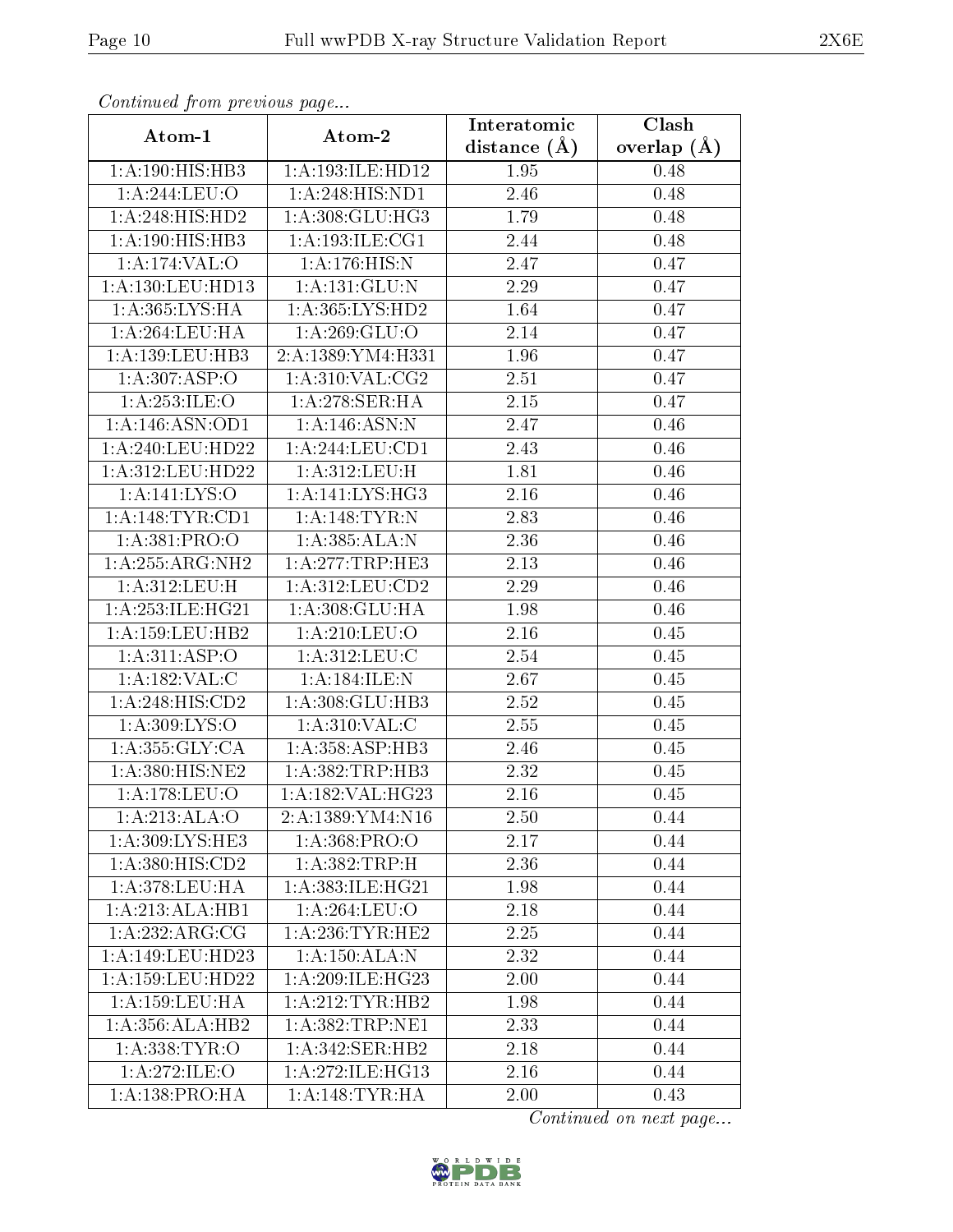| Continuatu jibin prototos pago                 |                                  | Interatomic    | Clash         |  |  |
|------------------------------------------------|----------------------------------|----------------|---------------|--|--|
| Atom-1                                         | Atom-2                           | distance $(A)$ | overlap $(A)$ |  |  |
| 1: A:246:TYR:HD2                               | 1: A:246: TYR: C                 | 2.21           | 0.43          |  |  |
| 1: A: 333: THR: HG22                           | 1:A:336:GLU:HB2                  | 1.99           | 0.43          |  |  |
| 1: A:380: HIS:CD2                              | 1:A:382:TRP:N                    | 2.85           | 0.43          |  |  |
| 1:A:338:TYR:C                                  | 1: A: 338: TYR: CD2              | 2.91           | 0.43          |  |  |
| 1:A:158:ILE:HA                                 | 1:A:158:ILE:HD13                 | 1.67           | 0.43          |  |  |
| 1: A: 177: GLN: NE2                            | 1: A:277:TRP:CE2                 | 2.86           | 0.43          |  |  |
| 1: A:279: VAL: CG2                             | 1:A:280:HIS:N                    | 2.65           | 0.43          |  |  |
| 1: A:349: PRO:HG2                              | 1: A:352: VAL: CG2               | 2.49           | 0.43          |  |  |
| 1:A:196:LEU:HA                                 | 1:A:210:LEU:HD23                 | 2.00           | 0.42          |  |  |
| 1: A: 333: THR: HG22                           | 1:A:336:GLU:N                    | 2.10           | 0.42          |  |  |
| 1:A:164:LEU:N                                  | 1: A: 164: LEU: HD12             | 2.33           | 0.42          |  |  |
| 1: A:254: HIS:O                                | 1:A:277:TRP:O                    | 2.37           | 0.42          |  |  |
| 1:A:270:LEU:C                                  | 1:A:270:LEU:HD23                 | 2.39           | 0.42          |  |  |
| 1: A: 333: THR: CG2                            | 1:A:336:GLU:HB2                  | 2.50           | 0.42          |  |  |
| 1:A:140:GLY:O                                  | 1:A:146:ASN:HB2                  | 2.19           | 0.42          |  |  |
| 1:A:144:PHE:O                                  | 1: A: 165: PHE: HD1              | 2.02           | 0.42          |  |  |
| 1:A:242:ASN:ND2                                | 1:A:242:ASN:H                    | 2.17           | 0.42          |  |  |
| $1: A:348:$ PHE:HD $1$                         | 1: A: 357: ARG: NH1              | 2.16           | 0.42          |  |  |
| 1: A: 333: THR: CG2                            | 1:A:336:GLU:H                    | 2.13           | 0.41          |  |  |
| 1: A:200: PHE: CZ                              | 1: A:207:TYR:CG                  | 3.09           | 0.41          |  |  |
| 1: A:379: GLU:O                                | 1: A: 380: HIS:C                 | 2.58           | 0.41          |  |  |
| 1: A: 381: PRO: HA                             | 1: A: 384: THR: HB               | 2.01           | 0.41          |  |  |
| 1:A:354:GLU:O                                  | 1:A:357:ARG:HB2                  | $2.20\,$       | 0.41          |  |  |
| 1: A: 384: THR: HG22                           | 1:A:385:ALA:N                    | 2.34           | 0.41          |  |  |
| 1: A:380: HIS: HD2                             | 1:A:383:ILE:H                    | 1.68           | 0.41          |  |  |
| 1: A:313:TRP:O                                 | 1: A:316: GLY:N                  | 2.53           | 0.41          |  |  |
| 1:A:380:HIS:CD2                                | 1: A: 382: TRP: HB3              | 2.56           | 0.41          |  |  |
| 1:A:204:THR:CG2                                | 1:A:205:ARG:HD3                  | 2.47           | 0.41          |  |  |
| 1:A:318:LEU:HD23                               | 1:A:318:LEU:HA                   | 1.62           | 0.41          |  |  |
| 1:A:331:ALA:HB1                                | 1:A:336:GLU:OE1                  | 2.21           | 0.41          |  |  |
| 1:A:337:THR:O                                  | $1: A:340: \overline{\rm ARG:N}$ | 2.54           | 0.41          |  |  |
| $1:A:220:A\mathrm{R}\overline{\mathrm{G:NH2}}$ | 2:A:1389:YM4:H232                | 2.34           | 0.41          |  |  |
| 1:A:295:TYR:CD2                                | 1: A:317: VAL:HGI1               | 2.55           | 0.41          |  |  |
| 1: A:354: GLU:C                                | 1:A:356:ALA:N                    | 2.73           | 0.41          |  |  |
| 1:A:200:PHE:CE2                                | 1: A:207:TYR:HB2                 | 2.56           | 0.41          |  |  |
| $1:$ A:221:GLU:O                               | 1: A:225: LEU: HG                | 2.20           | 0.41          |  |  |
| 1:A:229:ASP:CB                                 | 1:A:231:GLN:HE22                 | 2.33           | 0.41          |  |  |
| 1:A:297:PRO:HD3                                | 1: A: 313: TRP: CD1              | 2.56           | 0.41          |  |  |
| 1: A:240:LEU:CD1                               | 1: A: 315: LEU: HD13             | 2.50           | 0.41          |  |  |
| 1: A:211: GLU:HG2                              | 1: A:212:TYR:H                   | 1.85           | 0.40          |  |  |
| 1:A:312:LEU:O                                  | 1:A:363:LEU:HD12                 | 2.21           | 0.40          |  |  |

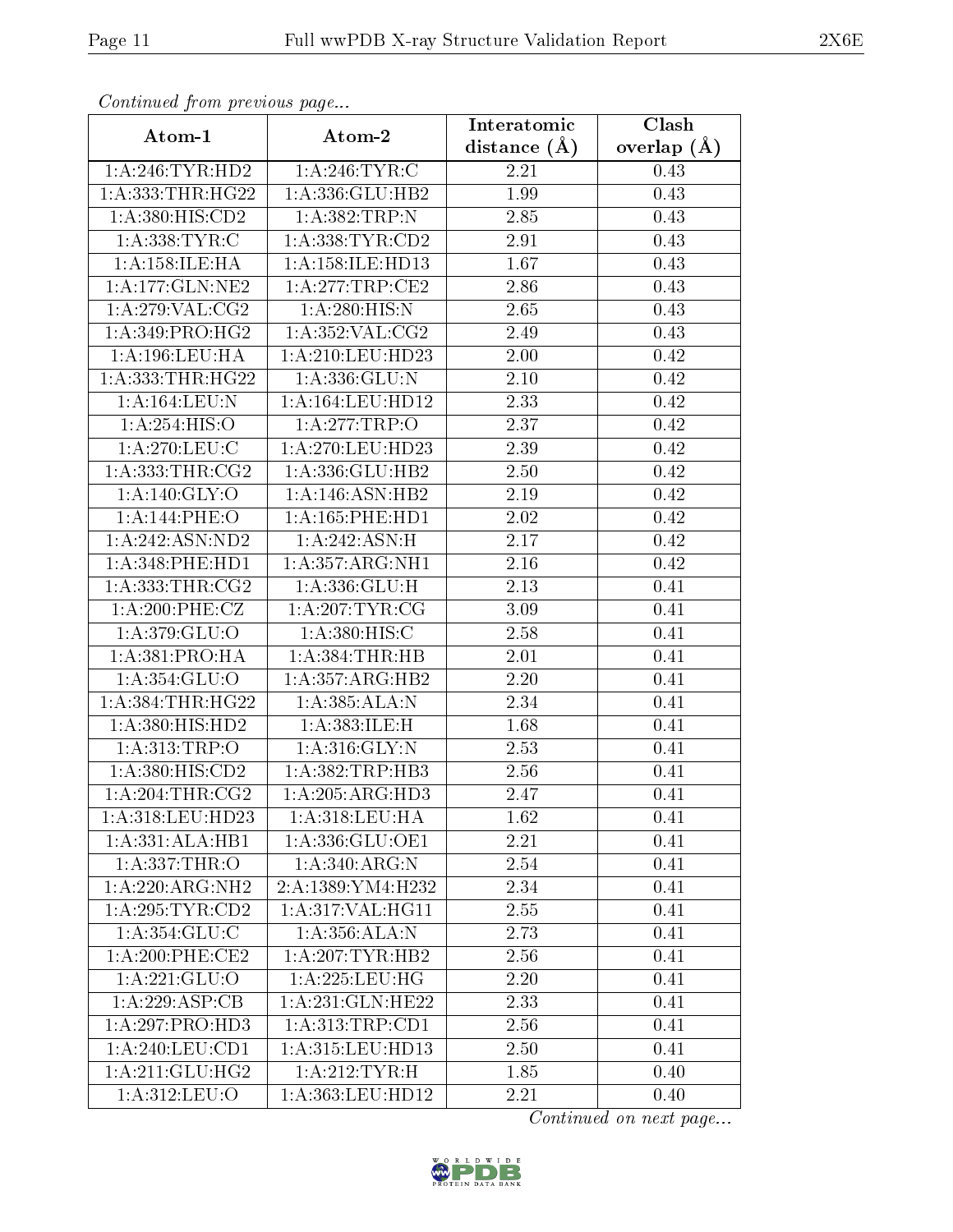| Atom-1             | Atom-2                 | Interatomic<br>distance $(A)$ | Clash<br>overlap (Å |
|--------------------|------------------------|-------------------------------|---------------------|
| 1:A:137:ARG:HB2    | 1:A:138:PRO:CD         | 2.49                          | 0.40                |
| 1:A:165:PHE:N      | 1: A: 165: PHE: CD1    | 2.89                          | 0.40                |
| 1: A:306: HIS: HB2 | 1: A:310: VAL: CG2     | 2.50                          | 0.40                |
| $1: A:346:$ PHE:C  | $1: A:346:$ PHE: $CD2$ | 2.94                          | 0.40                |
| 1:A:128:TRP:HB2    | 1: A:200:PHE:HB3       | 2.04                          | 0.40                |
| 1: A:320: TYR:O    | 1: A:321: GLU: C       | 2.59                          | 0.40                |
| 1: A:176: HIS: CG  | 1:A:177:GLN:N          | 2.90                          | 0.40                |
| 1:A:182:VAL:CC     | 1:A:184:ILE:H          | 2.25                          | 0.40                |

There are no symmetry-related clashes.

#### 5.3 Torsion angles  $(i)$

#### 5.3.1 Protein backbone (i)

In the following table, the Percentiles column shows the percent Ramachandran outliers of the chain as a percentile score with respect to all X-ray entries followed by that with respect to entries of similar resolution.

The Analysed column shows the number of residues for which the backbone conformation was analysed, and the total number of residues.

| $\mid$ Mol $\mid$ Chain $\mid$ | Analysed                                                  |  |  | Favoured   Allowed   Outliers   Percentiles |  |
|--------------------------------|-----------------------------------------------------------|--|--|---------------------------------------------|--|
|                                | $1243/285(85\%)$   185 $(76\%)$   50 $(21\%)$   8 $(3\%)$ |  |  | 4 24                                        |  |

All (8) Ramachandran outliers are listed below:

| Mol | Chain        | Res | Type                    |
|-----|--------------|-----|-------------------------|
|     | А            | 274 | $\overline{\text{ASP}}$ |
|     | А            | 279 | <b>VAL</b>              |
|     | $\mathbf{A}$ | 354 | GLU                     |
|     | $\mathbf{A}$ | 187 | <b>HIS</b>              |
|     | А            | 175 | GLU                     |
|     | А            | 372 | PRO                     |
|     |              | 226 | <b>SER</b>              |
|     |              | 310 |                         |

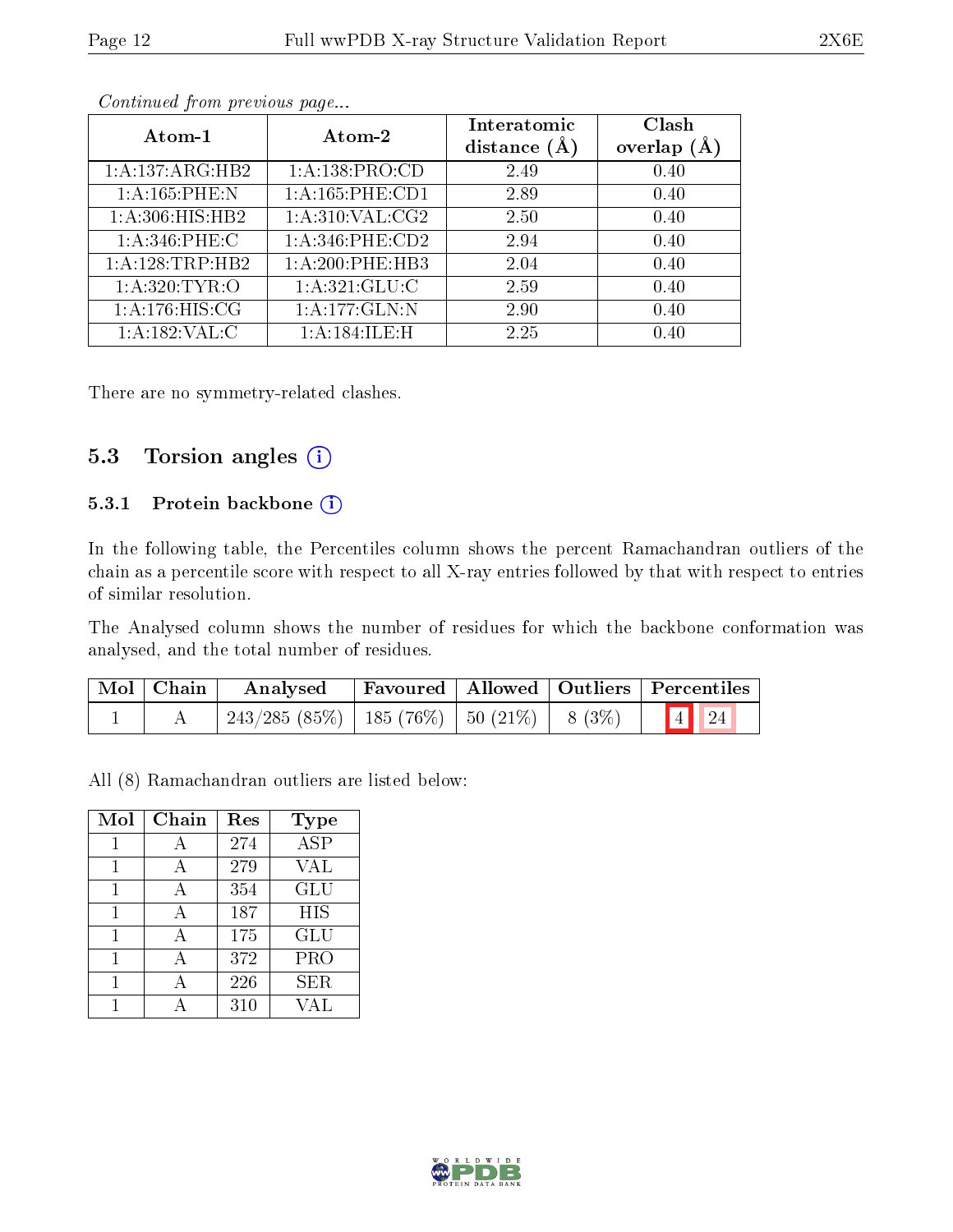#### 5.3.2 Protein sidechains (i)

In the following table, the Percentiles column shows the percent sidechain outliers of the chain as a percentile score with respect to all X-ray entries followed by that with respect to entries of similar resolution.

The Analysed column shows the number of residues for which the sidechain conformation was analysed, and the total number of residues.

| Mol   Chain | Analysed                                 |  | Rotameric   Outliers   Percentiles |
|-------------|------------------------------------------|--|------------------------------------|
|             | $202/251(80\%)$   173 (86\%)   29 (14\%) |  | $\boxed{3}$ $\boxed{14}$           |

All (29) residues with a non-rotameric sidechain are listed below:

| Mol            | Chain                                                                                                                                           | Res              | Type                    |
|----------------|-------------------------------------------------------------------------------------------------------------------------------------------------|------------------|-------------------------|
| $\overline{1}$ | $\overline{\rm A}$                                                                                                                              | 130              | LEU                     |
| $\overline{1}$ | $\overline{A}$                                                                                                                                  | $\overline{139}$ | LEU                     |
| $\overline{1}$ |                                                                                                                                                 | $\overline{148}$ | <b>TYR</b>              |
| $\mathbf{1}$   |                                                                                                                                                 | 168              | $\overline{\text{GLN}}$ |
| $\mathbf{1}$   |                                                                                                                                                 | 184              | <b>ILE</b>              |
| $\mathbf{1}$   | $\frac{\overline{A}}{\overline{A}}$ $\frac{\overline{A}}{\overline{A}}$                                                                         | 199              | <b>TYR</b>              |
| $\overline{1}$ |                                                                                                                                                 | $\overline{204}$ | <b>THR</b>              |
| $\overline{1}$ | $\overline{A}$                                                                                                                                  | 205              | $\overline{\rm{ARG}}$   |
| $\mathbf{1}$   | $\overline{A}$                                                                                                                                  | $\overline{207}$ | $\overline{\text{TYR}}$ |
| $\overline{1}$ | $\frac{\overline{A}}{\overline{A}}$                                                                                                             | 217              | <b>THR</b>              |
| $\overline{1}$ |                                                                                                                                                 | 225              | $\overline{\text{LEU}}$ |
| $\mathbf{1}$   |                                                                                                                                                 | $23\overline{1}$ | $\overline{\text{GLN}}$ |
| $\overline{1}$ |                                                                                                                                                 | 238              | <b>THR</b>              |
| $\overline{1}$ |                                                                                                                                                 | 240              | LEU                     |
| $\mathbf{1}$   | $\frac{\overline{A}}{\overline{A}}$ $\frac{\overline{A}}{\overline{A}}$ $\frac{\overline{A}}{\overline{A}}$ $\frac{\overline{A}}{\overline{A}}$ | 246              | <b>TYR</b>              |
| $\mathbf{1}$   |                                                                                                                                                 | $\overline{272}$ | ILE                     |
| $\mathbf{1}$   |                                                                                                                                                 | $\overline{301}$ | ILE                     |
| $\mathbf{1}$   |                                                                                                                                                 | 309              | $\overline{\text{LYS}}$ |
| $\overline{1}$ |                                                                                                                                                 | $\overline{310}$ | $\overline{\text{VAL}}$ |
| $\overline{1}$ | $\frac{\overline{A}}{A}$                                                                                                                        | $\overline{318}$ | LEU                     |
| $\mathbf{1}$   |                                                                                                                                                 | 323              | <b>LEU</b>              |
| $\overline{1}$ |                                                                                                                                                 | 333              | <b>THR</b>              |
| $\mathbf{1}$   | $\frac{\overline{A}}{\overline{A}}$                                                                                                             | 335              | $\overline{\text{GLN}}$ |
| $\overline{1}$ | $\overline{A}$                                                                                                                                  | 338              | <b>TYR</b>              |
| $\overline{1}$ | $\overline{A}$                                                                                                                                  | 358              | $\overline{\text{ASP}}$ |
| $\overline{1}$ | $\overline{A}$                                                                                                                                  | 359              | LEU                     |
| $\mathbf{1}$   | $\frac{\overline{A}}{\overline{A}}$                                                                                                             | 363              | <b>LEU</b>              |
| $\mathbf{1}$   |                                                                                                                                                 | 378              | <b>LEU</b>              |
| $\overline{1}$ | $\overline{\rm A}$                                                                                                                              | 384              | <b>THR</b>              |

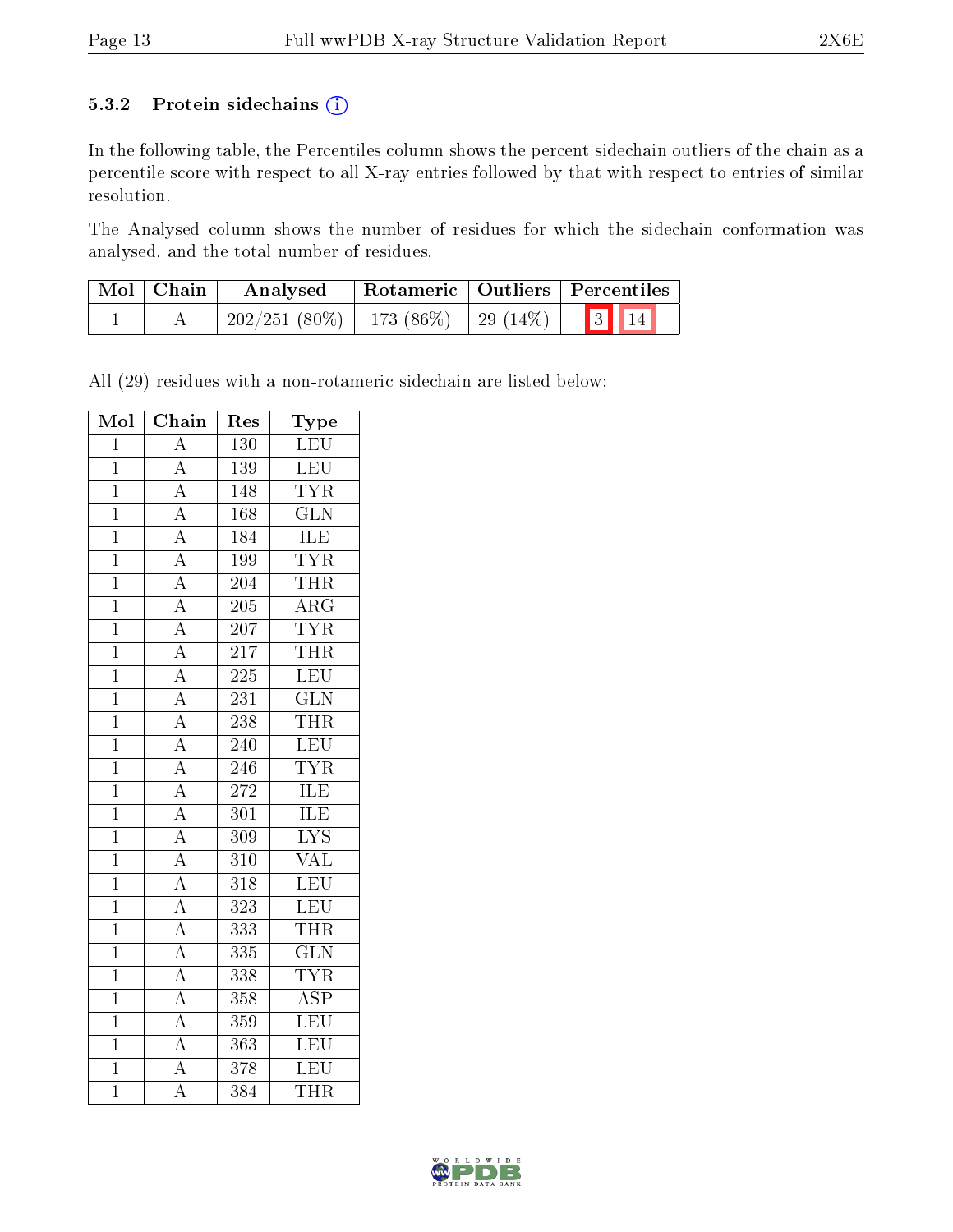Some sidechains can be flipped to improve hydrogen bonding and reduce clashes. All (11) such sidechains are listed below:

| Mol | Chain | Res | Type         |
|-----|-------|-----|--------------|
| 1   | А     | 154 | $_{\rm GLN}$ |
| 1   | А     | 185 | GLN          |
| 1   | А     | 190 | HIS          |
| 1   | А     | 192 | <b>ASN</b>   |
| 1   | А     | 223 | GLN          |
| 1   | А     | 231 | GLN          |
| 1   | А     | 242 | <b>ASN</b>   |
| 1   | A     | 254 | HIS          |
| 1   | A     | 335 | $_{\rm GLN}$ |
| 1   | A     | 370 | <b>GLN</b>   |
|     |       | 380 | НIS          |

#### 5.3.3 RNA  $(i)$

There are no RNA molecules in this entry.

#### 5.4 Non-standard residues in protein, DNA, RNA chains (i)

There are no non-standard protein/DNA/RNA residues in this entry.

#### 5.5 Carbohydrates  $(i)$

There are no carbohydrates in this entry.

### 5.6 Ligand geometry  $(i)$

1 ligand is modelled in this entry.

In the following table, the Counts columns list the number of bonds (or angles) for which Mogul statistics could be retrieved, the number of bonds (or angles) that are observed in the model and the number of bonds (or angles) that are defined in the Chemical Component Dictionary. The Link column lists molecule types, if any, to which the group is linked. The Z score for a bond length (or angle) is the number of standard deviations the observed value is removed from the expected value. A bond length (or angle) with  $|Z| > 2$  is considered an outlier worth inspection. RMSZ is the root-mean-square of all Z scores of the bond lengths (or angles).

| $\text{Mol}_{\perp}$ | $\top$ Type   Chain   Res<br>$\mathop{\rm Link}\nolimits$ |        |               | Bond lengths |                       |      | Bond angles |         |
|----------------------|-----------------------------------------------------------|--------|---------------|--------------|-----------------------|------|-------------|---------|
|                      |                                                           | Counts | $^+$ RMSZ $+$ | $\# Z  > 2$  | Counts                | RMSZ | $\# Z $     |         |
|                      | YM4                                                       | 1389   | 37,41,41      | 2.56         | $16(43\%)$   44,59,59 |      | 2.81        | 17(38%) |

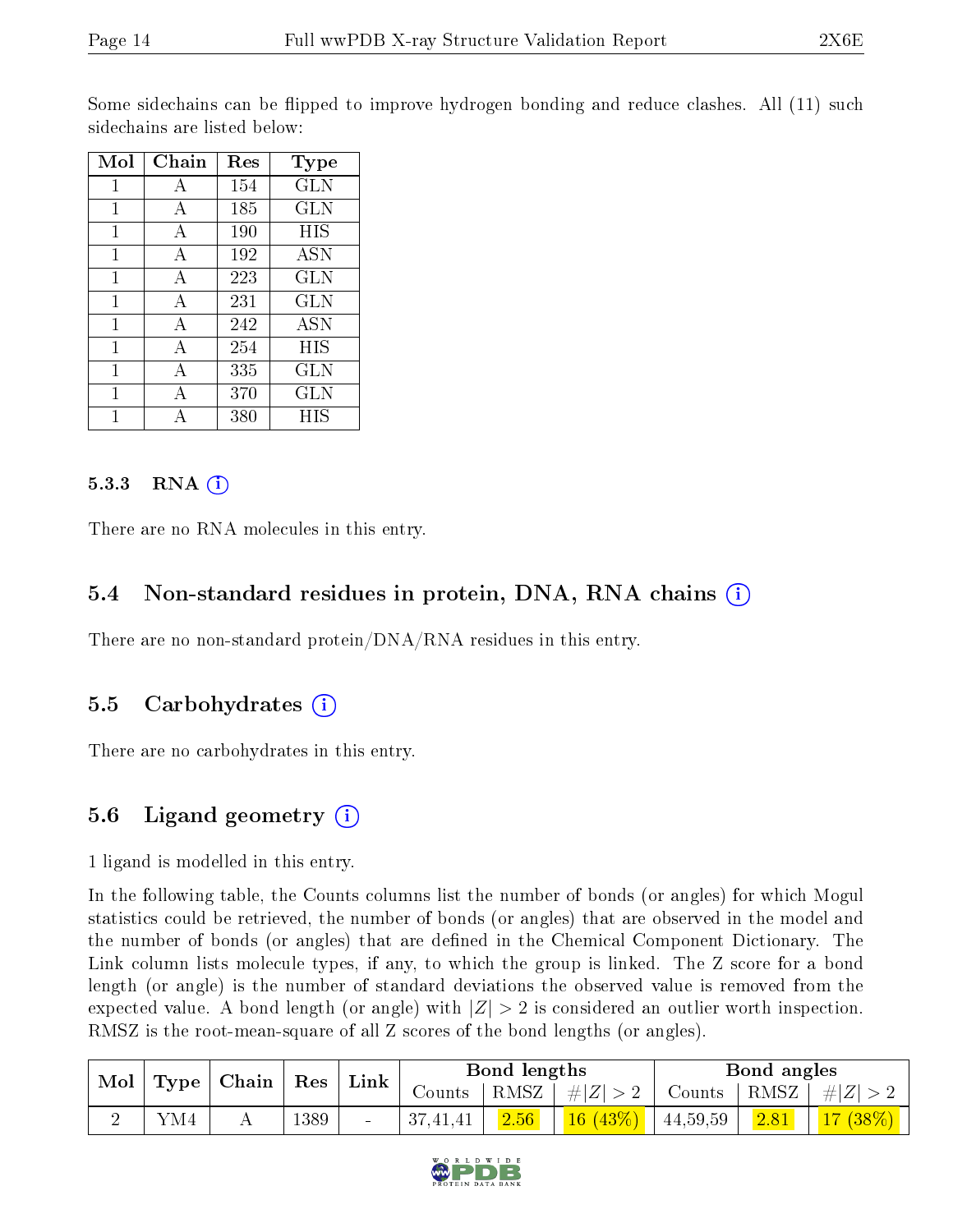In the following table, the Chirals column lists the number of chiral outliers, the number of chiral centers analysed, the number of these observed in the model and the number defined in the Chemical Component Dictionary. Similar counts are reported in the Torsion and Rings columns. '-' means no outliers of that kind were identified.

|     |      | Mol   Type   Chain   Res   Link   Chirals | Torsions                       | Rings |
|-----|------|-------------------------------------------|--------------------------------|-------|
| YM4 | 1389 |                                           | $\frac{5}{15/36/36}$   0/6/6/6 |       |

| Mol            | Chain            | Res  | <b>Type</b> | Atoms          | $\mathbf{Z}$ | Observed $(A)$ | Ideal(A) |
|----------------|------------------|------|-------------|----------------|--------------|----------------|----------|
| $\overline{2}$ | A                | 1389 | YM4         | C13-N14        | 5.87         | 1.41           | 1.31     |
| $\overline{2}$ | A                | 1389 | YM4         | C17-N31        | 5.71         | 1.43           | 1.35     |
| $\overline{2}$ | $\bf{A}$         | 1389 | YM4         | $C01-C02$      | 5.11         | 1.54           | 1.48     |
| $\overline{2}$ | A                | 1389 | YM4         | $C30-C29$      | 4.74         | 1.47           | 1.38     |
| $\overline{2}$ | $\boldsymbol{A}$ | 1389 | YM4         | $C20-C19$      | 4.37         | 1.46           | 1.38     |
| $\overline{2}$ | A                | 1389 | YM4         | $C03-C04$      | 3.70         | 1.45           | 1.39     |
| $\overline{2}$ | A                | 1389 | YM4         | $C21-N22$      | 3.54         | 1.48           | 1.38     |
| $\overline{2}$ | $\bf{A}$         | 1389 | YM4         | $C29-C21$      | 3.43         | 1.46           | 1.39     |
| $\overline{2}$ | A                | 1389 | YM4         | $C15-N16$      | 3.25         | 1.40           | 1.34     |
| $\overline{2}$ | A                | 1389 | YM4         | $C18-C17$      | $-2.79$      | 1.41           | 1.48     |
| $\overline{2}$ | $\boldsymbol{A}$ | 1389 | YM4         | $C13-C11$      | 2.75         | 1.44           | 1.38     |
| $\overline{2}$ | A                | 1389 | YM4         | $C15-N14$      | 2.55         | 1.40           | 1.37     |
| $\overline{2}$ | A                | 1389 | YM4         | $C19-C18$      | 2.55         | 1.44           | 1.39     |
| $\overline{2}$ | A                | 1389 | YM4         | $C23-N22$      | 2.31         | 1.50           | 1.46     |
| $\overline{2}$ | A                | 1389 | YM4         | <b>BR1-C11</b> | 2.23         | 1.94           | 1.89     |
| $\overline{2}$ | А                | 1389 | YM4         | $C30-C18$      | 2.15         | 1.43           | 1.39     |

All (16) bond length outliers are listed below:

All (17) bond angle outliers are listed below:

| Mol            | Chain | Res  | Type | Atoms                                             | Z       | Observed $(°)$ | Ideal $(°)$ |
|----------------|-------|------|------|---------------------------------------------------|---------|----------------|-------------|
| $\overline{2}$ | А     | 1389 | YM4  | $C27-N25-C24$                                     | 11.25   | 125.25         | 109.52      |
| $\overline{2}$ | А     | 1389 | YM4  | C28-N22-C23                                       | 6.19    | 125.18         | 111.52      |
| $\overline{2}$ | A     | 1389 | YM4  | C34-N06-C07                                       | 5.48    | 121.15         | 108.83      |
| $\overline{2}$ | A     | 1389 | YM4  | C33-N09-C08                                       | 5.47    | 123.60         | 111.52      |
| $\overline{2}$ | А     | 1389 | YM4  | $C28-C27-N25$                                     | 3.72    | 115.01         | 110.80      |
| $\overline{2}$ | А     | 1389 | YM4  | $C20-C21-N22$                                     | $-3.46$ | 116.61         | 121.38      |
| $\overline{2}$ | А     | 1389 | YM4  | $C26-N25-C24$                                     | 3.38    | 115.71         | 110.66      |
| $\overline{2}$ | A     | 1389 | YM4  | C11-C13-N14                                       | $-3.03$ | 119.37         | 123.09      |
| $\overline{2}$ | A     | 1389 | YM4  | $C05-N06-C34$                                     | 2.80    | 117.30         | 111.06      |
| $\overline{2}$ | А     | 1389 | YM4  | $C30-C18-C19$                                     | 2.77    | 123.12         | 117.59      |
| $\overline{2}$ | А     | 1389 | YM4  | $C04-C05-N06$                                     | $-2.76$ | 106.96         | 112.78      |
| $\overline{2}$ | А     | 1389 | YM4  | C <sub>13</sub> -N <sub>14</sub> -C <sub>15</sub> | 2.26    | 118.96         | 116.69      |
| $\overline{2}$ | А     | 1389 | YM4  | C19-C18-C17                                       | $-2.19$ | 117.08         | 120.79      |

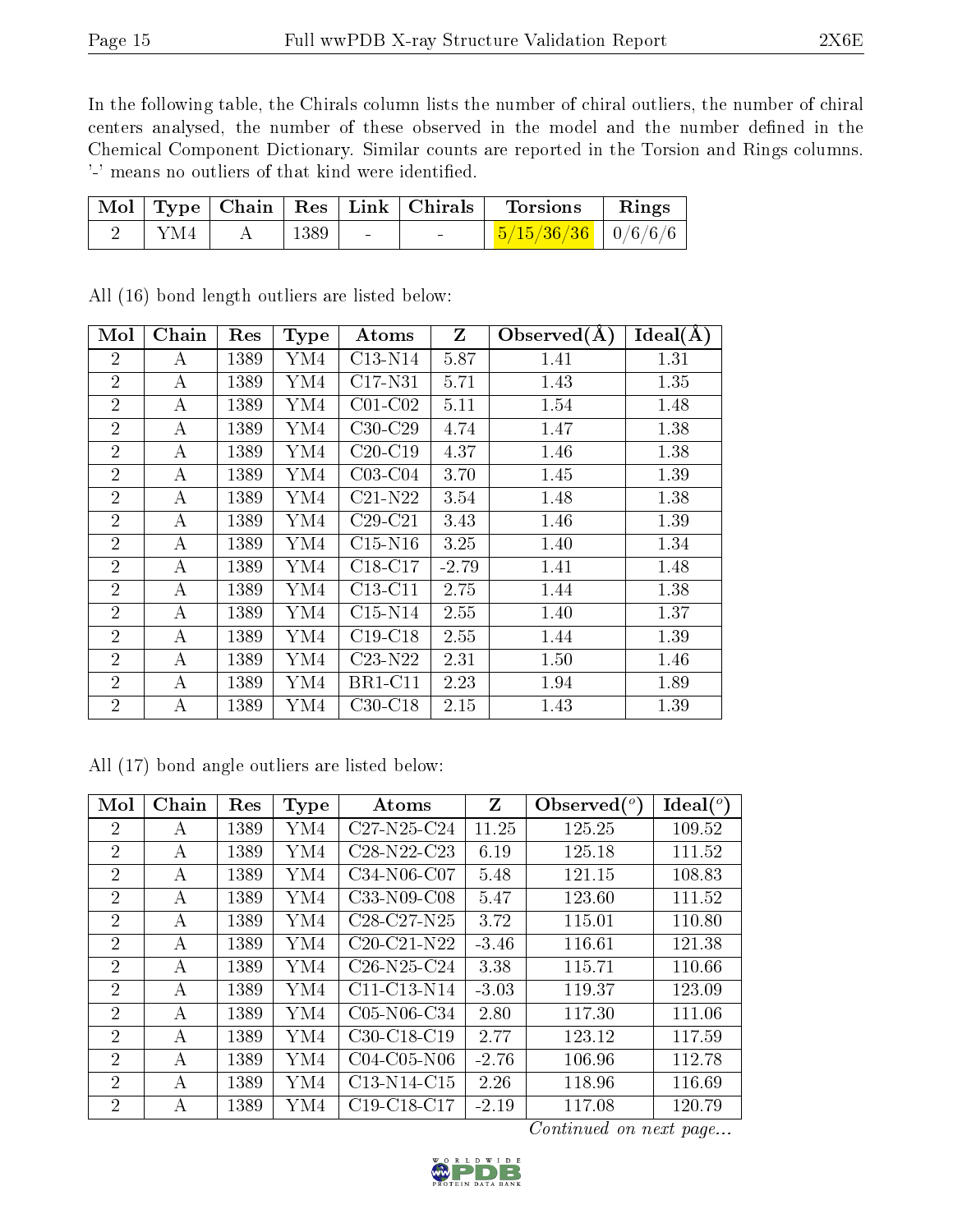| Mol | ${\bf Chain}$ | Res  | Type | Atoms             |         | Observed $(°)$ | Ideal(°) |
|-----|---------------|------|------|-------------------|---------|----------------|----------|
|     |               | 1389 | YM4  | $C20-C19-C18$     | $-2.11$ | 118.09         | 121 13   |
|     |               | 1389 | YM4  | $C23-C24-N25$     | 2.08    | 113.15         | 110.80   |
|     |               | 1389 | YM4  | $C03-C04-N35$     | $-2.03$ | 108.51         | 111.51   |
|     |               | 1389 | YM4  | $C08 - N09 - C10$ | $-2.00$ | 111 79         | 119 16   |

There are no chirality outliers.

All (5) torsion outliers are listed below:

| Mol      | Chain | Res  | <b>Type</b> | Atoms             |
|----------|-------|------|-------------|-------------------|
| $\Omega$ |       | 1389 | YM4         | C04-C05-N06-C07   |
| 9        |       | 1389 | YM4         | C04-C05-N06-C34   |
| 2        |       | 1389 | YM4         | $C20-C21-N22-C28$ |
| 9        |       | 1389 | YM4         | C32-C10-N09-C08   |
| റ        |       | 1389 | YM4         | $C29-C21-N22-C28$ |

There are no ring outliers.

1 monomer is involved in 10 short contacts:

|  |            | Mol   Chain   Res   Type   Clashes   Symm-Clashes |
|--|------------|---------------------------------------------------|
|  | 1389   YM4 |                                                   |

The following is a two-dimensional graphical depiction of Mogul quality analysis of bond lengths, bond angles, torsion angles, and ring geometry for all instances of the Ligand of Interest. In addition, ligands with molecular weight > 250 and outliers as shown on the validation Tables will also be included. For torsion angles, if less then 5% of the Mogul distribution of torsion angles is within 10 degrees of the torsion angle in question, then that torsion angle is considered an outlier. Any bond that is central to one or more torsion angles identified as an outlier by Mogul will be highlighted in the graph. For rings, the root-mean-square deviation (RMSD) between the ring in question and similar rings identified by Mogul is calculated over all ring torsion angles. If the average RMSD is greater than 60 degrees and the minimal RMSD between the ring in question and any Mogul-identified rings is also greater than 60 degrees, then that ring is considered an outlier. The outliers are highlighted in purple. The color gray indicates Mogul did not find sufficient equivalents in the CSD to analyse the geometry.

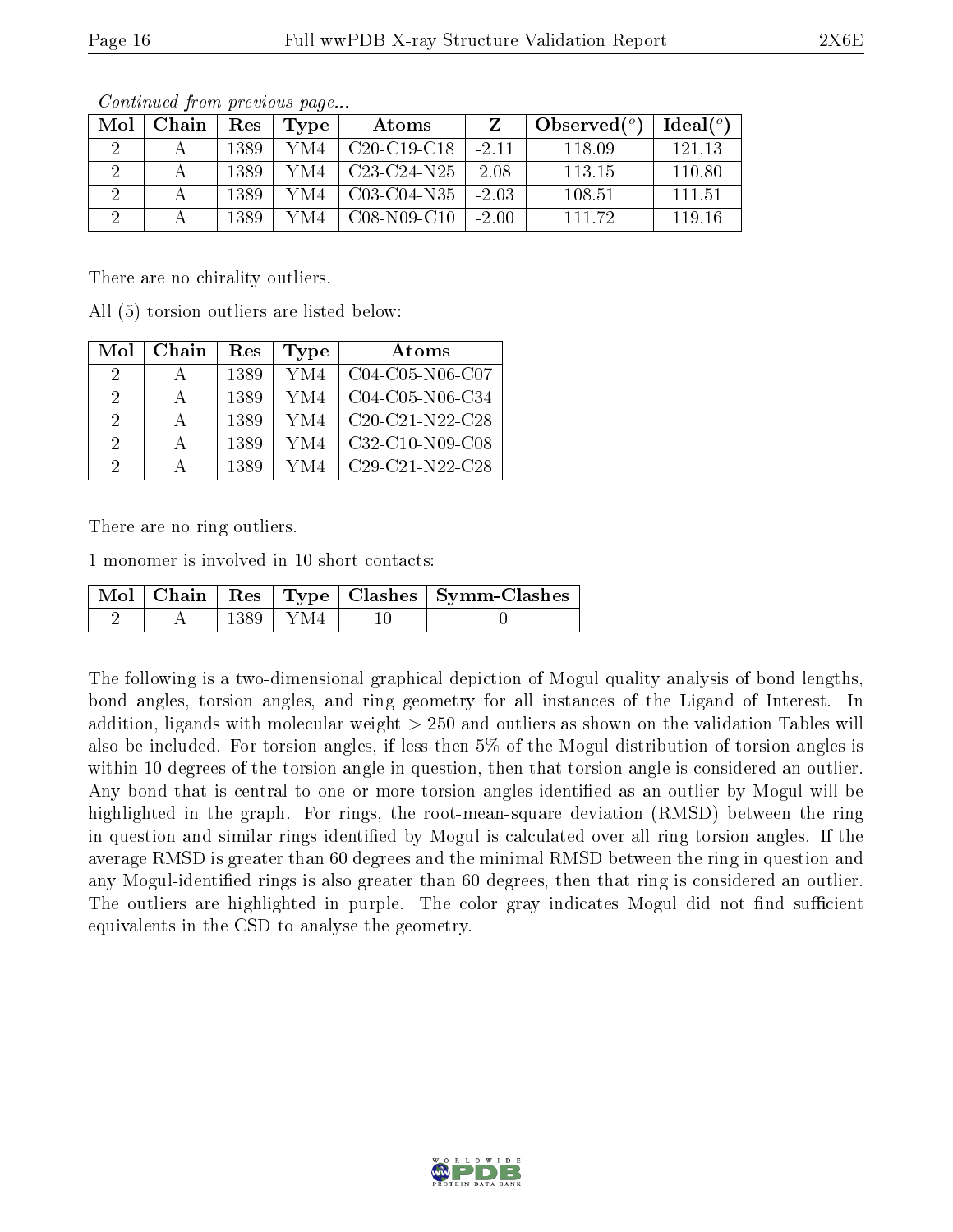

### 5.7 [O](https://www.wwpdb.org/validation/2017/XrayValidationReportHelp#nonstandard_residues_and_ligands)ther polymers (i)

There are no such residues in this entry.

### 5.8 Polymer linkage issues (i)

There are no chain breaks in this entry.

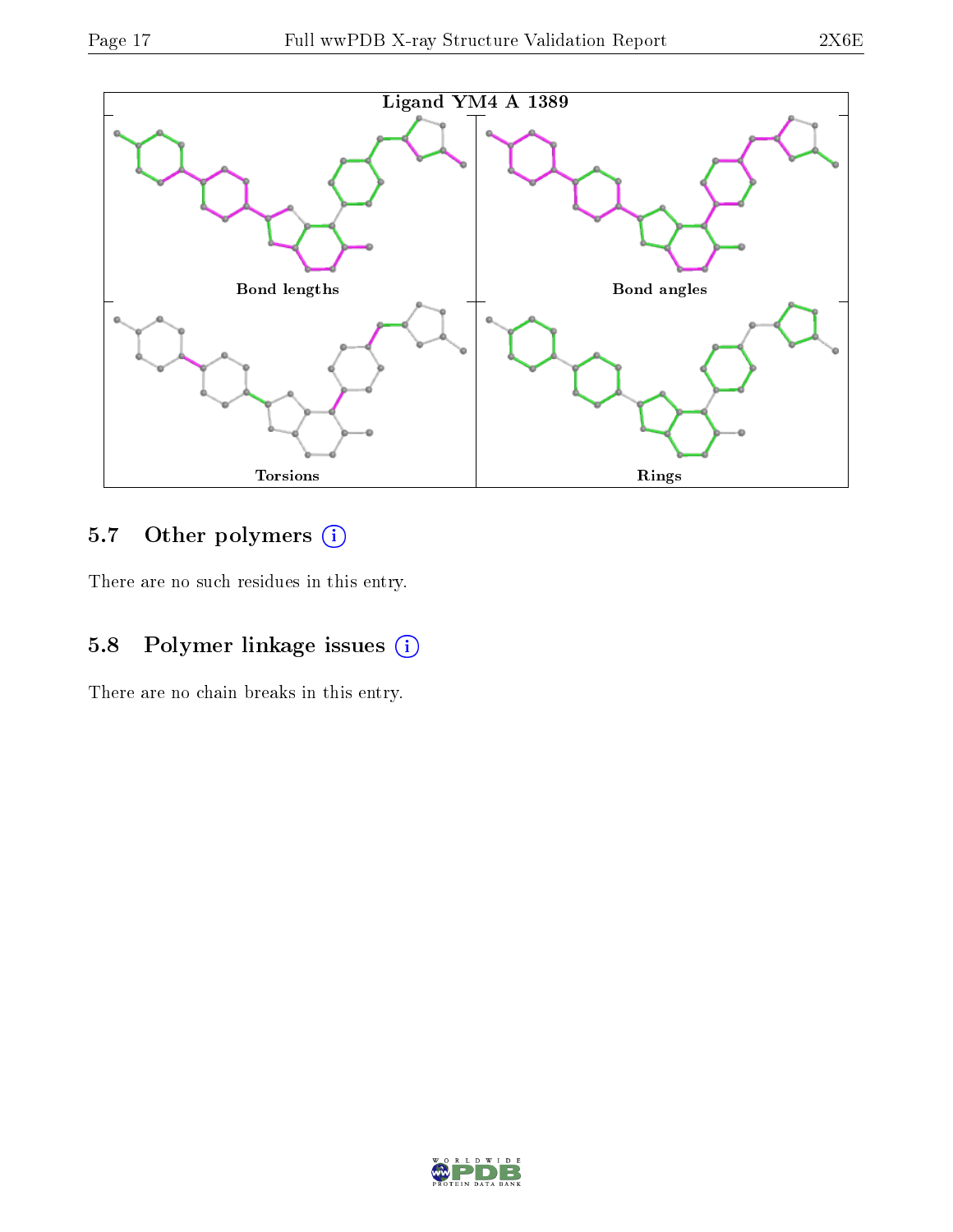## 6 Fit of model and data  $\left( \cdot \right)$

## 6.1 Protein, DNA and RNA chains (i)

In the following table, the column labelled  $#RSRZ>2'$  contains the number (and percentage) of RSRZ outliers, followed by percent RSRZ outliers for the chain as percentile scores relative to all X-ray entries and entries of similar resolution. The OWAB column contains the minimum, median,  $95<sup>th</sup>$  percentile and maximum values of the occupancy-weighted average B-factor per residue. The column labelled  $Q < 0.9$  lists the number of (and percentage) of residues with an average occupancy less than 0.9.

| $\mid$ Mol $\mid$ Chain | Analysed      | $^+$ <rsrz></rsrz> | $\rm \#RSRZ{>}2$                     | $\text{OWAB}(\AA^2)$ $\mid$ Q<0.9 $\mid$ |  |
|-------------------------|---------------|--------------------|--------------------------------------|------------------------------------------|--|
|                         | 249/285 (87%) | 0.15               | $\mid$ 2 (0%) 86 89 82, 98, 134, 144 |                                          |  |

All (2) RSRZ outliers are listed below:

| Mol | Chain | $\sqrt{\frac{1}{1}}$ Res $\sqrt{\frac{1}{1}}$ Type $\sqrt{\frac{1}{1}}$ | $\operatorname{\bf RSRZ}$ |
|-----|-------|-------------------------------------------------------------------------|---------------------------|
|     |       |                                                                         |                           |
|     |       | L FI                                                                    |                           |

#### 6.2 Non-standard residues in protein, DNA, RNA chains  $(i)$

There are no non-standard protein/DNA/RNA residues in this entry.

### 6.3 Carbohydrates (i)

There are no carbohydrates in this entry.

### 6.4 Ligands  $(i)$

In the following table, the Atoms column lists the number of modelled atoms in the group and the number defined in the chemical component dictionary. The B-factors column lists the minimum, median,  $95<sup>th</sup>$  percentile and maximum values of B factors of atoms in the group. The column labelled  $Q < 0.9$  lists the number of atoms with occupancy less than 0.9.

|     |  |                     |  | $\vert$ Mol $\vert$ Type $\vert$ Chain $\vert$ Res $\vert$ Atoms $\vert$ RSCC $\vert$ RSR $\vert$ B-factors(A <sup>2</sup> ) $\vert$ Q<0.9 |  |
|-----|--|---------------------|--|--------------------------------------------------------------------------------------------------------------------------------------------|--|
| YM4 |  | 1389   36/36   0.92 |  | $\vert$ 0.33   89,103,126,155                                                                                                              |  |

The following is a graphical depiction of the model fit to experimental electron density of all instances of the Ligand of Interest. In addition, ligands with molecular weight  $> 250$  and outliers as shown on the geometry validation Tables will also be included. Each fit is shown from different orientation to approximate a three-dimensional view.